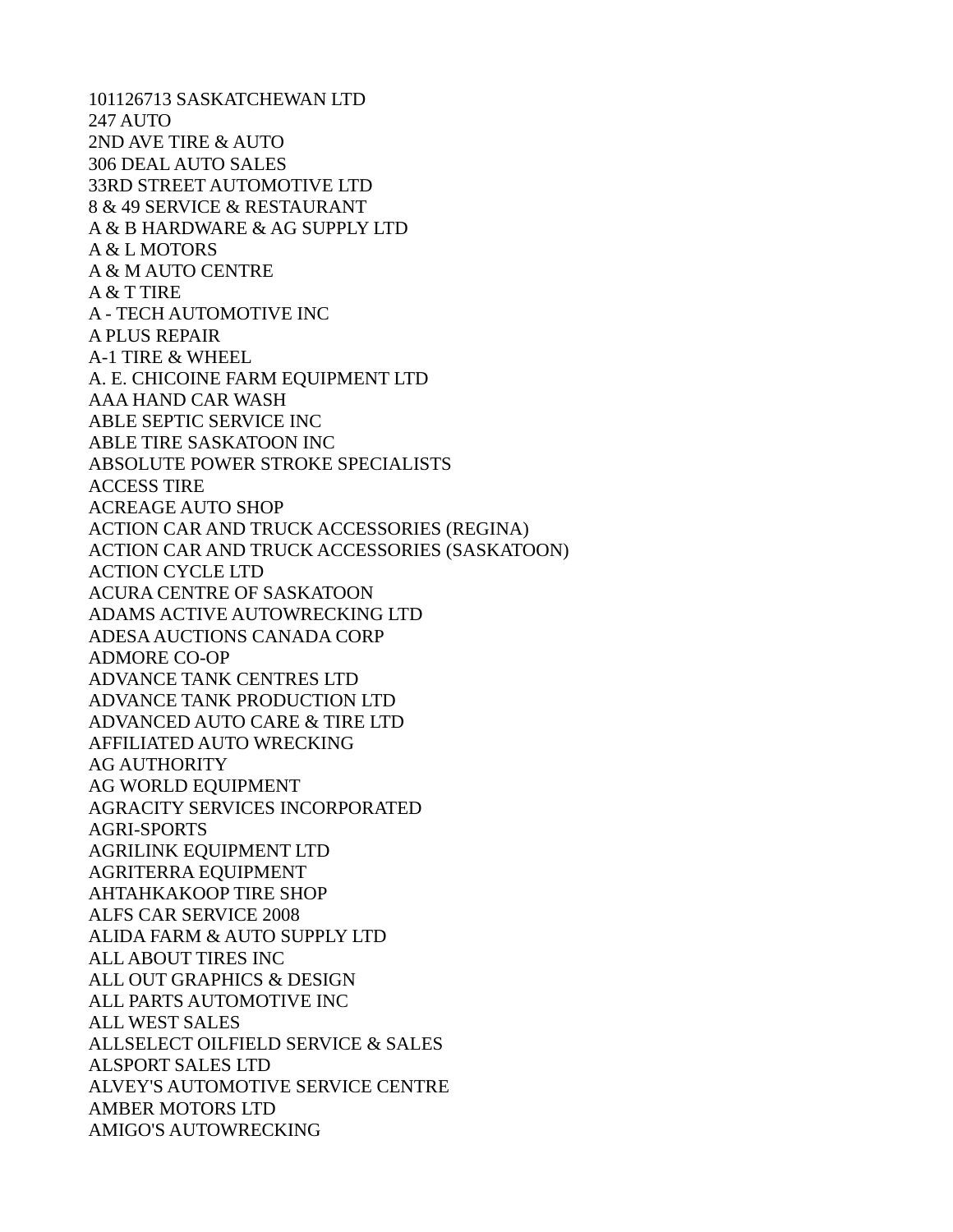AMJAD'S AUTO SALES AND REPAIRS ANDERSON AUTO SALES ANDERSON ENTERPRISES LTD ANDERSON MOTORS LTD ANDERSON'S TRANSMISSION LTD ANDY'S AUTOMOTIVE TRANSMISSION SERVICE LTD ANDY'S REPAIR ANTONY AUTO SALES ARMSTRONG IMPLEMENTS (NEXT GEN) LTD ARROW TIRE (REGINA) ARROW TIRE DISTRIBUTORS ASHDOWN AUTOMOTIVE ATF TIRE SALES INC ATOMIC AUTO BODY ATWATER SERVICE CENTRE LTD AUDI SASKATOON AUDIO WAREHOUSE LTD AUDREY'S AUTO REPAIR AUSSIE AUTOMOTIVE REGINA AUTO BROKERS INTERNATIONAL AUTO CITY GROUP AUTO CLEARING/STUDIO FIAT AUTO DOCTOR SERVICE LTD AUTO ELECTRIC SERVICE LTD AUTO ETHICS AUTO EXPRESS TIRE SERVICE LTD AUTO GALLERY AUTO LAB SERVICE AUTOLAND SALES AND SERVICE AUTOLOGICS REPAIR AUTOMOTIVE UNLIMITED AUTORIGHT SERVICE LTD AUTOSOURCE 1.CA AVALON AUTO SERVICE AVENUE GARAGE AXXIS MOTORSPORTS LTD B & D TIRE B & L TIRE SERVICE B & R BUILDING SUPPLIES B & T MEARS ENTERPRISES INC B.P. FARM SERVICE BAHMS AUTO SERVICE & SUPPLY LTD BANKEND CO-OP ASSN. LTD BARBER MOTORS (1963) LTD BARRETT AUTO SERVICE LTD BARRYS SMALL ENGINE & AUTO REPAIR LTD BATCO MANUFACTURING BAY TIRE & REPAIR BCD TRAILER SALES INC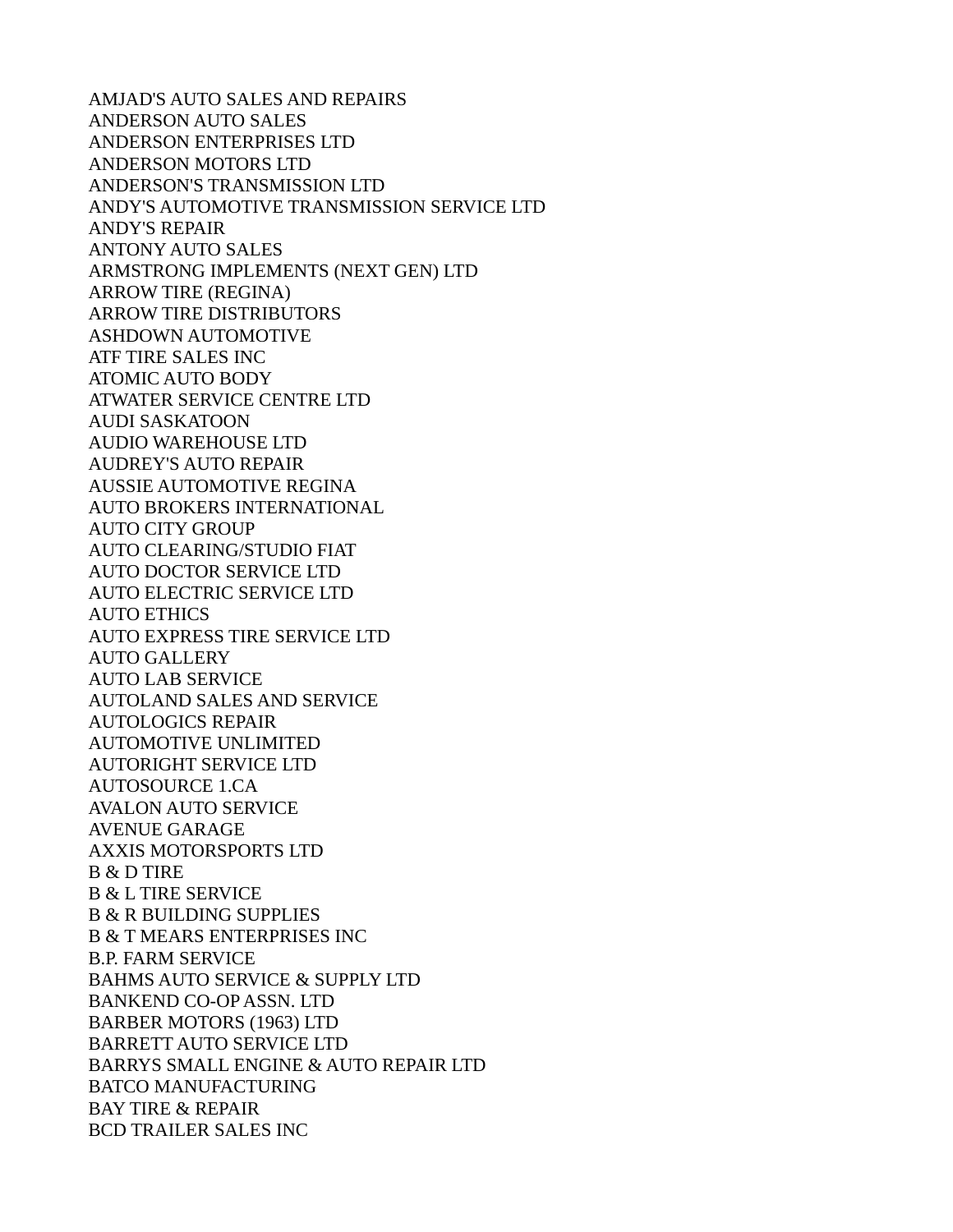BEAR HILLS CUSTOM SHOP BEAULAC'S BUSTING TIRE SERVICE BEKAR TRUCKING & AUTO REPAIR BELL TIRE BELLEVUE GARAGE BEMA IMPORTS INC BEN'S REPAIR BENGOUGH CO-OP LTD BENGOUGH SMALL ENGINE & AUTOMOTIVE REPAIR BENNETT DUNLOP FORD SALES (1993) LTD BENNETTS GARAGE BERT BAXTER TRANSPORT LTD BETHUNE CO-OP ASSOCIATION LTD BIG Q AUTO BIG RIVER TRUCK & TRAILER LTD BIKE DOCTOR BIKE UNIVERSE BIRSAY OIL BJP TIRE SHOP BLACK DIAMOND SANDBLASTING INC BLACK SHEEP CUSTOMS BLACKCIRCLES CANADA BLACKLINE MOBILE TIRE BLACKTOP INDUSTRIES BLAINE LAKE TIRE & REPAIR (2006) INC BLAKE & DAITON REPAIR BLAZER AUTOMOTIVE INC BLUCHER TIRE BNM TIRE SERVICE BOB'S TRUCK & TRAILER LTD BOBCAT OF REGINA LTD BOBS FARM SERVICE BOLIG BROS FABRICATING BONO HOLDINGS BORDEN'S TRUCK REPAIR BORDER MECHANICAL BOUNDARY FORD SALES LTD BOUNDARY MOTORSPORTS BOUTIN GARAGE LTD BOUTIQUE LINUS INC BOW MAR SALES LTD BOYD'S GARAGE BRAD'S MOTOR WORKS BRANDER BROS BRANDT TRACTOR BRANDT TRACTOR (MELFORT) BRANDT TRACTOR (PRINCE ALBERT) BRANDT TRACTOR (REGINA) BRANDT TRACTOR (SASKATOON)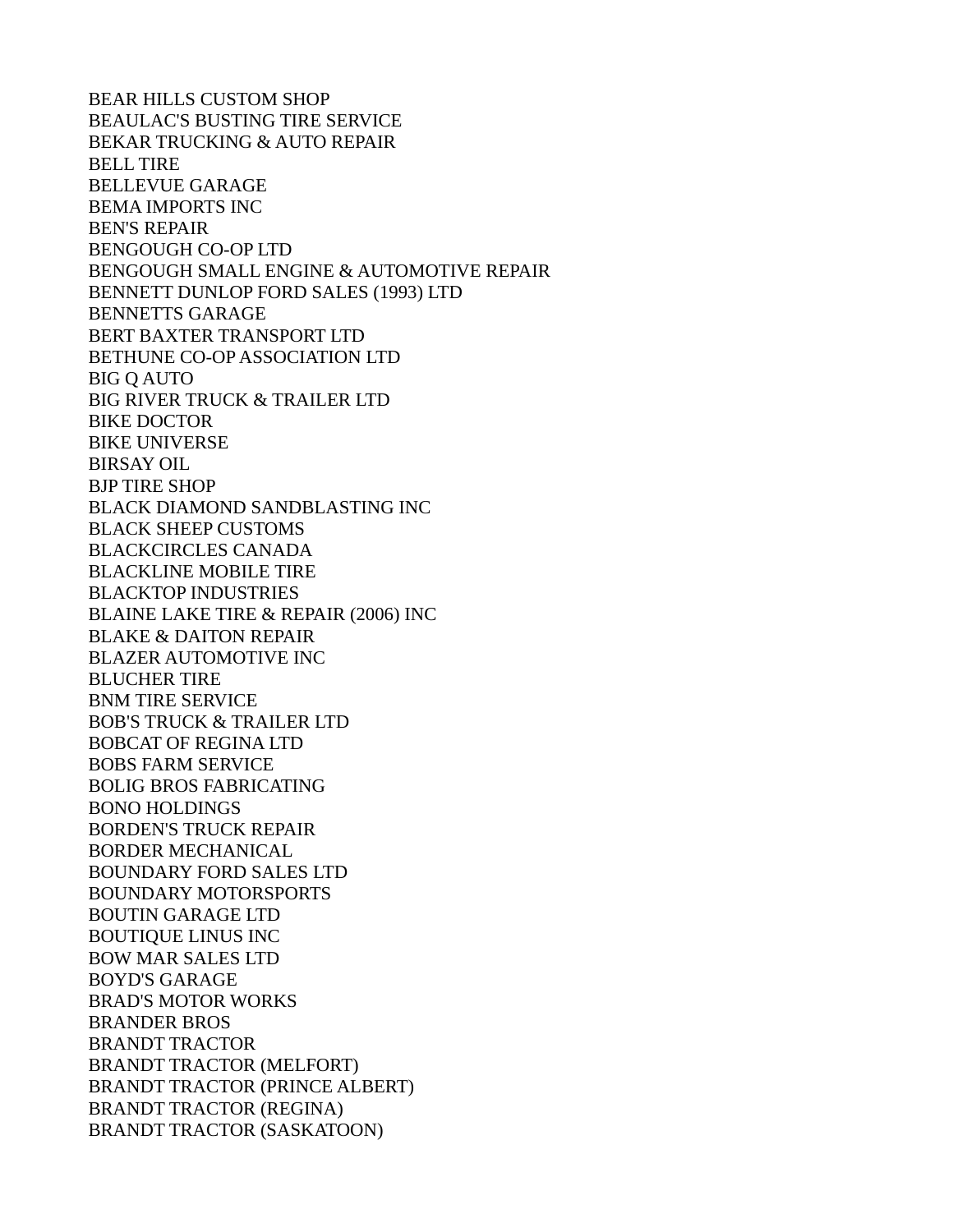BRANDT TRACTOR LTD BRANDT TRACTOR LTD SKTN BRETT PONTO BRIDGE CITY BICYCLE CO-OPERATIVE LTD BRIDGES CHEVROLET BRIDGESTONE CANADA INC BRIGHTCTIY AUTO SALES LTD BROTHERS TIRE CENTER LTD BRUCE'S CYCLE WORKS BRUNO TRUCK & TRAILER INC BTC AUTOMOTIVE (2019) INC BUCKS AUTO PARTS (REGINA) BUCKS AUTO PARTS (SASKATOON) BUFFALO NARROWS SERVICE CENTRE INC BULYEA CO-OPERATIVE ASSN. LTD BUSY DEEZ MECHANICAL REPAIR BUTTERFIELD FORKLIFT C & B AG AUTO AND TRUCK C & B AG AUTO AND TRUCK C & D WELDING & REPAIR C & L SERVICE CENTRE LTD C JAY TRAILERS INC C KING PERFORMANCE LTD C R SERVICE CENTRE LTD CAA CAR CARE PLUS CALIFORNIA CREATIONS & INSTALLATIONS CAMEL TOWING AND SALES CAN-AM RUBBER INC CAN-AM TRUCK EXPORT LTD CAN-AMERICAN ENTERPRISES INC CANADA CUSTOM AUTOWORKS REGINA CANADA WEST HARVEST CENTRE INC CANADA WEST TRUCK CENTRE CANADIAN DIESEL POWER TRUCKS INC CANADIAN TIRE #100 (SWIFT CURRENT) CANADIAN TIRE #133 (SASKATOON) CANADIAN TIRE #146 (ESTEVAN) CANADIAN TIRE #263 (MOOSE JAW) CANADIAN TIRE #275 (REGINA) CANADIAN TIRE #287 (YORKTON) CANADIAN TIRE #296 (SASKATOON) CANADIAN TIRE #301 (NORTH BATTLEFORD) CANADIAN TIRE #310 (REGINA) CANADIAN TIRE #317 (PRINCE ALBERT) CANADIAN TIRE #341 (LLOYDMINSTER) CANADIAN TIRE #408 (WEYBURN) CANADIAN TIRE #629 (REGINA) CANADIAN TIRE #638 (HUMBOLDT) CANADIAN TIRE #656 (MELFORT)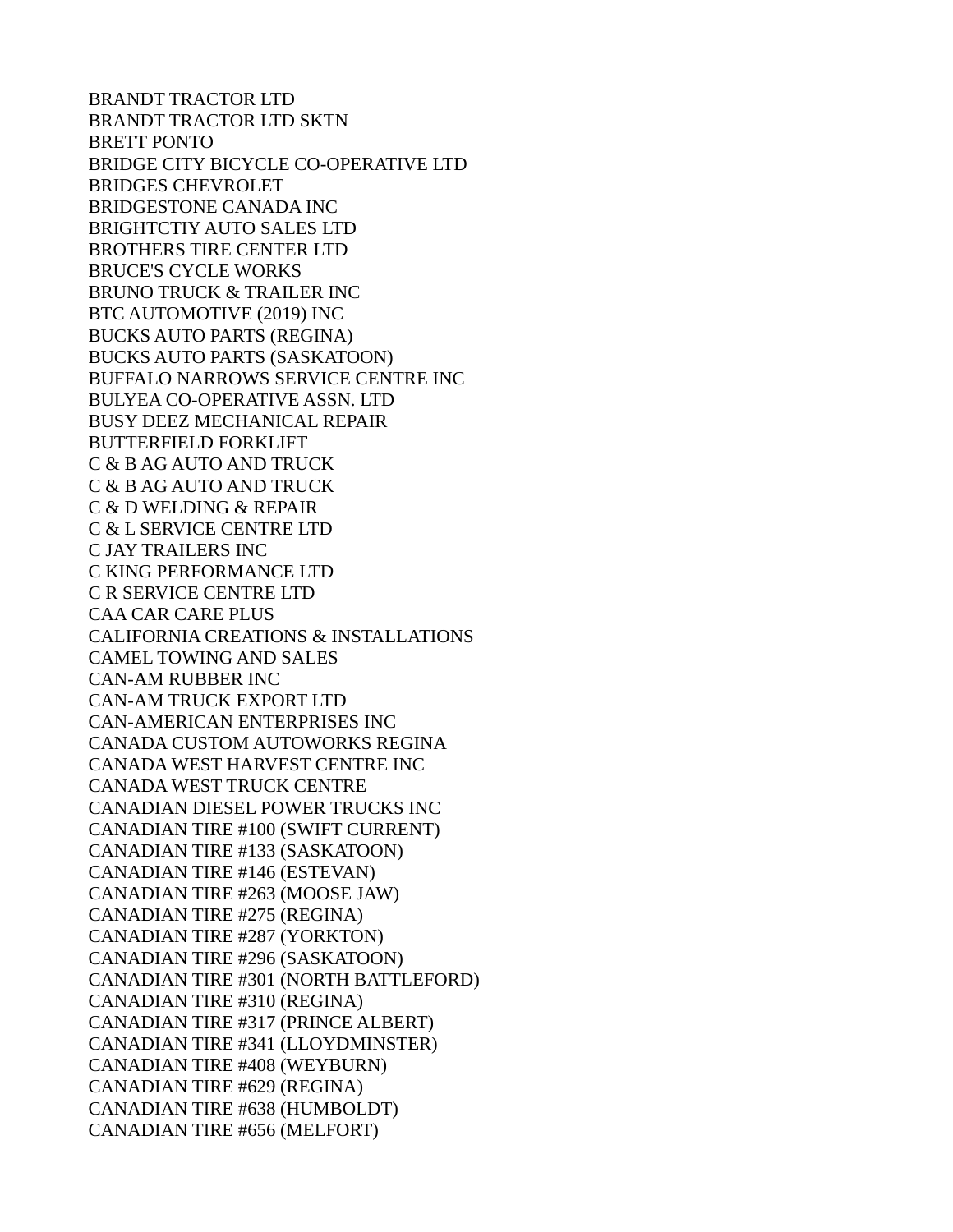CANADIAN TIRE #912 CANADIAN TIRE #915 CANADIAN TIRE LIMITED CANDLE LAKE ALL SEASON SERVICE CANO'S AUTOMOTIVE REPAIR SHOP CANORA AUTO ELECTRIC LTD CANORA SERVICE STATION CAP-IT MOOSE JAW CAP-IT REGINA CAP-IT YORKTON CAPITAL FORD LINCOLN INC CAPITAL GMC BUICK CADILLAC LTD CAPITAL INDUSTRIAL SALES & SERVICE LTD (EDMONTON) CAPITAL INDUSTRIAL SALES & SERVICE LTD (REGINA) CAPITAL INDUSTRIAL SALES & SERVICE LTD (SASKATOON) CARGET AUTOMOTIVE CARL'S TIRE & SERVICE CARLTON HONDA CARLYLE MOTOR PRODUCTS LTD CARLYLE R.V. & LEISURE LTD CARNDUFF CARRIAGE WORKS INC CARROT RIVER IMPLEMENTS (2021) INC CARROT RIVER TIRE CARTER'S SERVICE CAVALIER AUTO BODY & SERVICE LTD CELEBRATION FORD SALES LTD CENTENNIAL FORD SALES LTD CENTERFORCE HOT SHOT CENTRAL REPAIR LTD CERVUS EQUIPMENT (ROSTHERN) CERVUS EQUIPMENT (WATROUS) CERVUS EQUIPMENT CORP (CALGARY) CERVUS EQUIPMENT CORP (ESTEVAN) CHARLES REPAIR & SERVICE CO. LTD CHEC SERVICES LTD CHECKERED FLAG AUTOMOTIVE CHEGUS RV SALES LTD CHENG SHIN RUBBER CANANDA INC CHEYENNE MOTOR PRODUCTS LTD CHICO'S AUTO REPAIR LTD CHINAZAM AUTOMOTIVE LIMITED CHOICELAND AUTO REPAIR CITY OF LLOYDMINSTER CITY OF PRINCE ALBERT LANDFILL CITY OF REGINA CITY OF SASKATOON TRANSIT SERVICE CITY OF SWIFT CURRENT CJ KARZ AUTO SERVICE LTD CJLM HOLDINGS LTD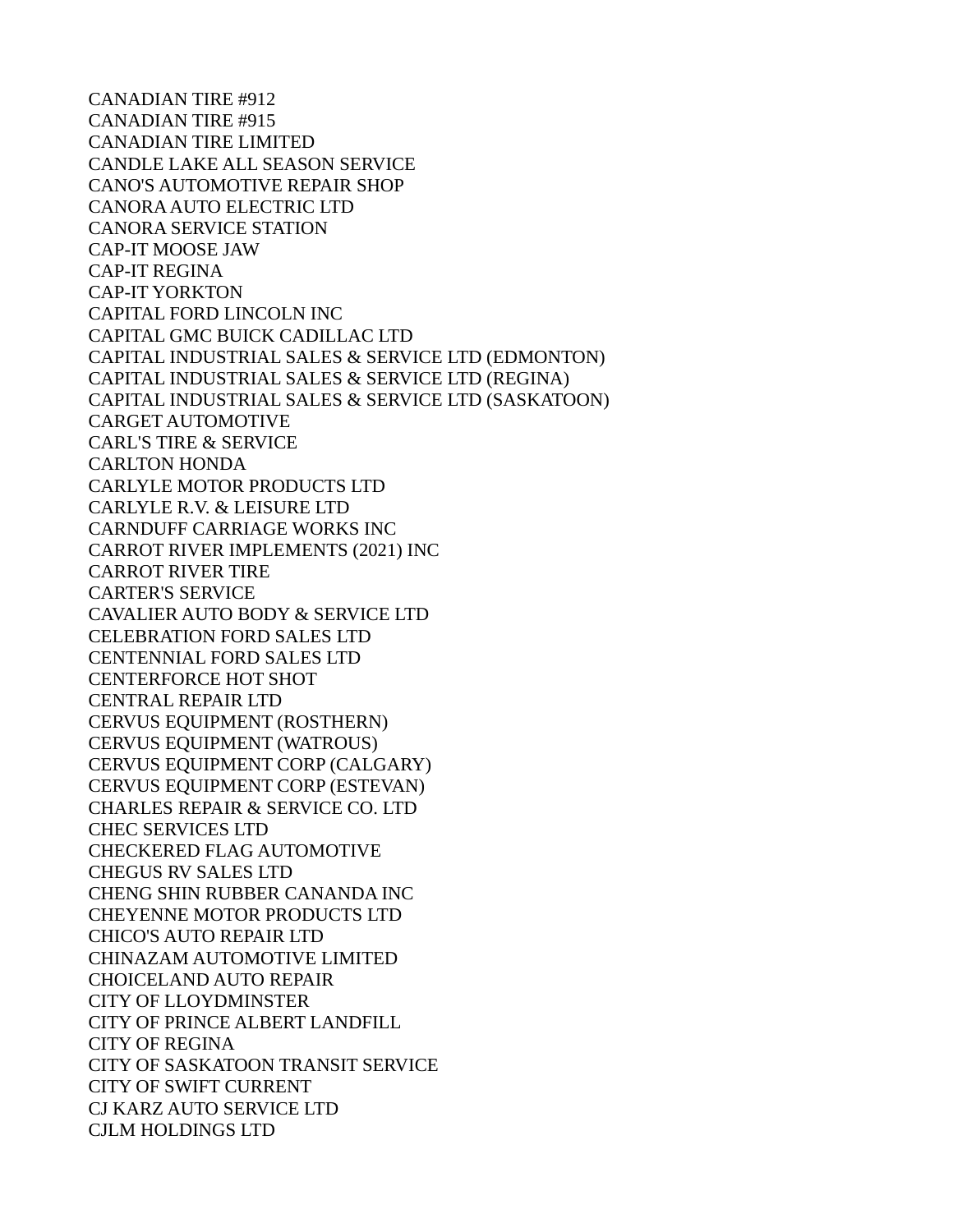CJZ ENTERPRISES INC CLARKS SUPPLY & SERVICE LTD CLAVET SERVICE CLEARLY CUSTOM AUTOBODY LTD CLIMAX GARAGE CLINT'S TIRE SHOP CMX POWERSPORTS CODY'S AUTOMOTIVE & RECREATIONAL REPAIRS COLONY CHEVROLET GMC BUICK LTD COMBINE WORLD INC COMPETITION MUFFLER & SHOCKS CONFED AUTO INC CONSTABLE AUTOMOTIVE CONTINENTAL TIRE CANADA INC COOTERS MOBILE TIRE SALES & SERVICE LTD CORY'S TIRE SERVICE COSTCO SOUTH SASKATOON WHS # 1234 COSTCO WHOLESALE CANADA LTD (OTTAWA) COSTCO WHOLESALE CANADA LTD (REGINA) COSTCO WHOLESALE CANADA LTD (SASKATOON) COTTONWOOD TOWING COUNTRY FORD INC COWAN BROS TRANSPORT LTD CP AUTOMOTIVE LTD CRANK IT AUTO CARE LTD CRAZY COWBOYS CRB SMALL ENGINES CREEKSIDE SERVICES CRESTLINE COACH LTD CRESTVIEW AUTO SERVICE CRESTVIEW CHRYSLER DODGE JEEP CROPPER MOTORS INC CRUZ MOTORS LIMITED CUSTOM AUTO & REVOLV STORE LTD CYPRESS MOTORS (M.C) CYPRESS MOTORS (S.C.) DADS CYCLE & SLED SHOP LTD DAHLIN POWER SPORTS & AUTO DAIMLER TRUCKS CANADA LTD DAIRYLAND AGRO SUPPLY LTD DALE & LISA'S FARM & AUTO LTD DALES AUTO SERVICE DALMENY HEAVY IRON & AUTO REPAIR DANBURY SALES & SERVICE DANWHEELS LTD DARCYS 23RD STREET SERVICE DARREN SHAUF DIESEL DAVE LEKIVETZ FARM SERVICES LTD DAVE'S AUTOMOTIVE INC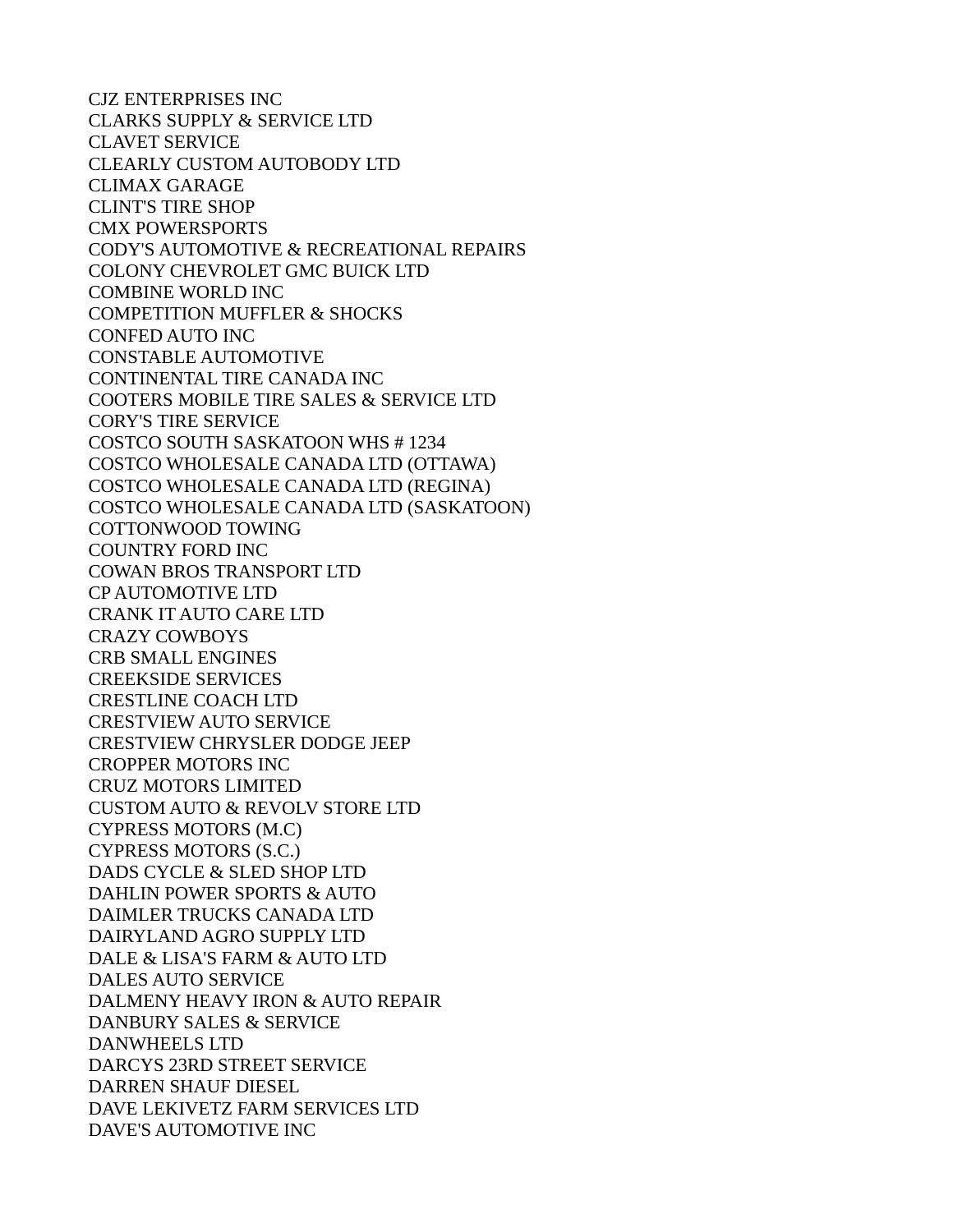DAVE'S TIRES DCW TRANSPORTATION LTD DDT ENTERPRISES DELMAS GARAGE DENHAM CHRYSLER LTD DENNIS' TIRE CENTRE DENRAY TIRE (SASKATOON) DENRAY TIRE LTD (MOOSOMIN) DEPARTMENT OF HIGHWAYS DIAMOND DODGE DIAMOND INTERNATIONAL SERVICE DIEDERICHS SERVICE AND REPAIR DIEFENBAKER BUILDING SUPPLIES LIMITED DILAWRI ACURA DILAWRI BMW DILAWRI GROUP DILAWRI INFINITI DILAWRI MITSUBISHI DILAWRI NISSAN DINSMORE AUTO CARE DIRKS SERVICE II DISCOUNT TIRE AND AUTO PARTS LTD DISCOVERY FORD SALES LTD DIVERSIFIED AUTO INC DK AUTOMOTIVE REPAIR DNA TIRE & AUTO INC DOC BROWN & SONS AUTOBODY DOCS TRUCK & AG REPAIR LTD DODGE CITY MOTORS DOEPKER INDUSTRIES LTD DON BIRG ENTERPRISES LTD DONE RIGHT AUTO REPAIR LTD DONS TOWING & SERVICE DOUBLE "D" SERVICE DOUG'S SPOKE 'N SPORT DOUGS JUNCTION SERVICE DRIVE NATION DRIVEN AUTOMOTIVE REPAIR CENTRE LTD DRUMMOND LUMBER DT TIRE & CUSTOM WHEEL (REGINA) DT TIRE & CUSTOM WHEELS (SKTN) DUANE RATHGEBER MECHANICAL REPAIR DUBE GARAGE LTD DUN-RITE TIRE SALES & SERVICES LTD DUNHAM SERVICES INC DUNHAMS TIRE SERVICE DUSTY ROADS HAULING INC DUTCH CYCLE DUTCH INDUSTRIES LTD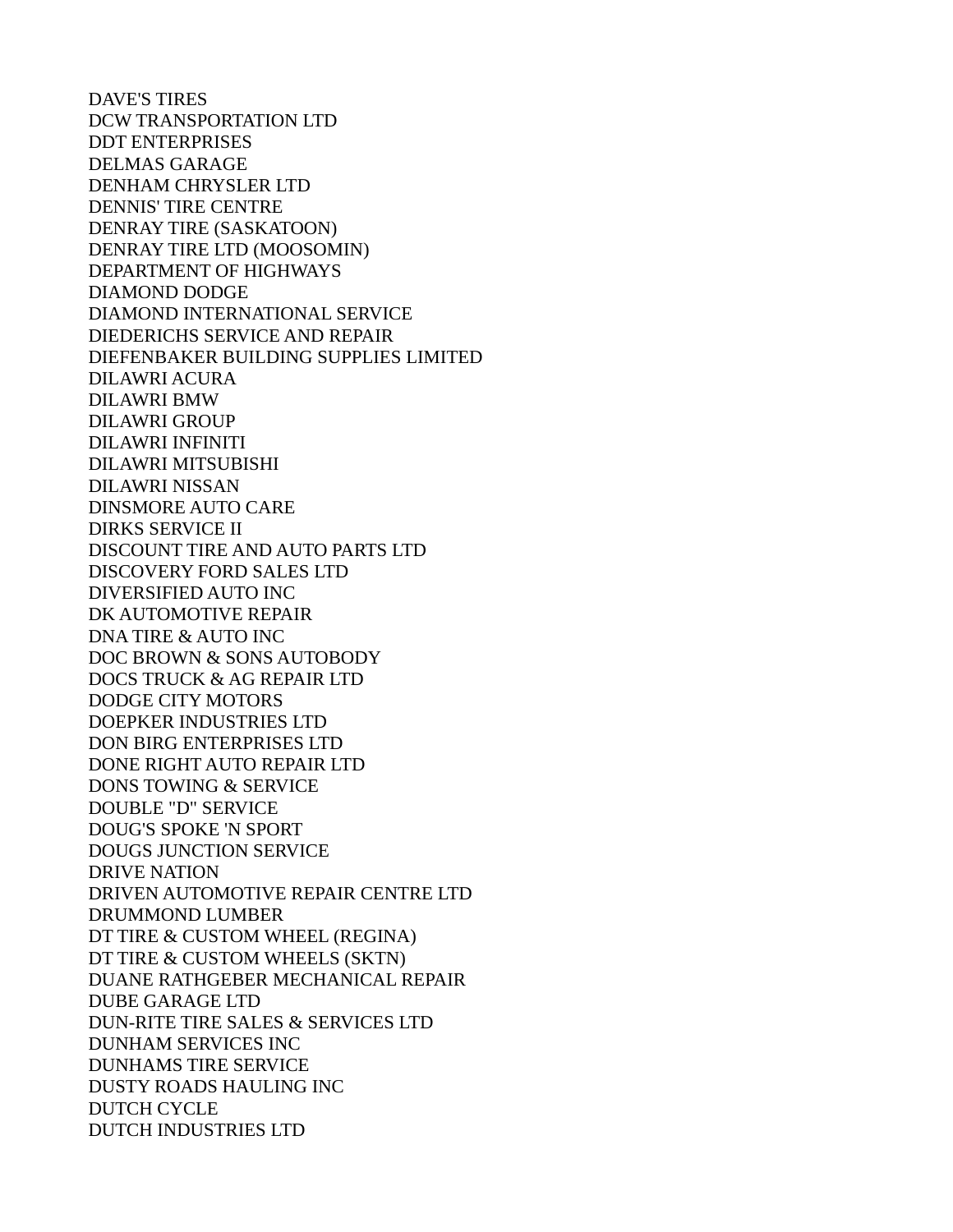E. BOURASSA & SONS PARTNERSHIP (ASSINIBOIA) E. BOURASSA & SONS PARTNERSHIP (CARLYLE) E. BOURASSA & SONS PARTNERSHIP (RADVILLE) E. BOURASSA & SONS PARTNERSHIP (WEYBURN) EAGLE CREEK MOTOR PRODUCTS LTD EARTHWORKS EQUIPMENT CORP EAST END TIRE CORP ECHO VALLEY MOTOR PRODUCTS LTD ECONOMY AUTO REPAIR ED KUASNAK FINANCIAL SOLUTIONS EDMONTON KENWORTH LTD ELASH AUTO BODY LTD EMKES AUTOMOTIVE EMPIRE AUTO SERVICE EMSCO HOLDINGS LP ENERGY DODGE LTD ENGLEFELD HI-5 SERVICE ENGLOT TIRE ENS LEXUS TOYOTA ERNIES SERVICE 2001 LTD ESKDALE ACRES INC ESTERHAZY FORD SALES LTD ESTEVAN MOTORS LTD ESTUARY FARMING CO LTD EURO MECHANIC & DETAILER EUROTEC AUTO SERVICE EVERGREEN NISSAN LTD EVERTIGHT ANCHORS EXCEED AUTOMOTIVE SPECIALTIES EXCEED AUTOMOTIVE SPECIALTIES EXCELL TIRE LTD EXCLUSIVE AUTO MARINE LTD EXHAUSTED REPAIR LTD EXPERT AUTO & GLASS EXPRESS PLUS AUTO CARE LTD EXTREME SPEED RV F.V. PIERLOT & SON LTD FAB - ALL WELDING FAIRY GLEN CO-OP ASSN. LTD FAITHFULL TIRE AND AUTO SERVICE FARM & FAMILY TIRE SHOP FARM SERVICE & SUPPLY FARM WORLD (HUMBOLDT) FARM WORLD (KINISTINO) FARM WORLD (PRINCE ALBERT) FARMSTONE AUTO SALES TEAM FARON'S SERVICE FAST TOYS FOR BOYS FCA CANADA INC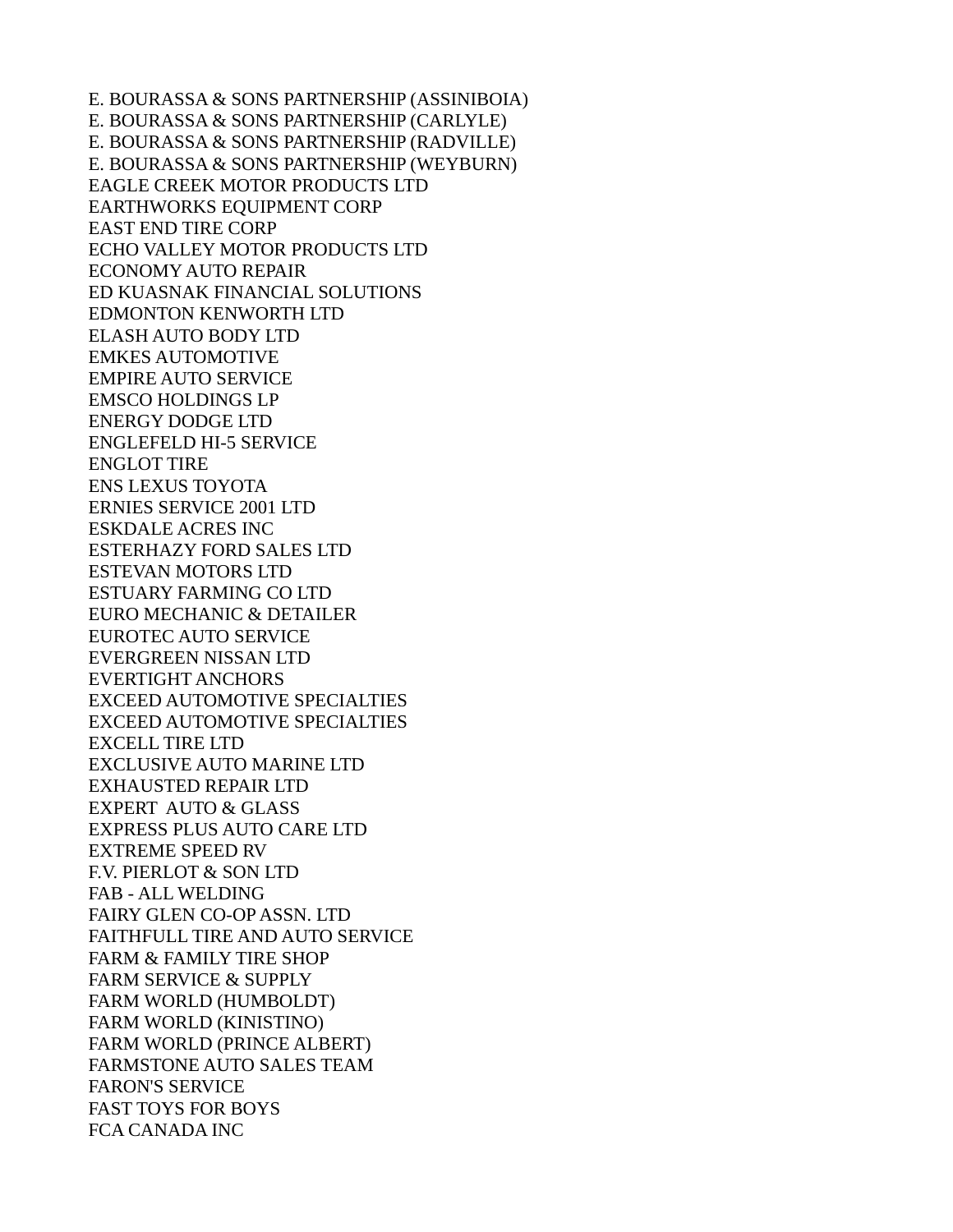FEDERATED CO-OPS LTD FEIFFERS TIRE STORE LTD FENGHUA TRADING CO FFUN MOTORSPORTS SASKATOON FFUN MOTORSPORTS YORKTON FIL-CAN AUTOMOTIVE FINNING INTERNATIONAL INC (BATTLEFORD) FINNING INTERNATIONAL INC (EDMONTON) FINNING INTERNATIONAL INC (ESTEVAN) FINNING INTERNATIONAL INC (REGINA) FINNING INTERNATIONAL INC (SASKATOON) FINNING INTERNATIONAL INC (SWIFT CURRENT) FINNING INTERNATIONAL INC (TISDALE) FIRST AVE SERVICE & TUNE FIRST TRUCK LLOYDMINSTER INC FIX N' FARM FLAMAN SALES LTD (SASKATOON) FLATTOP AUTOMOTIVE INC FLEETMASTER SERVICE FLEETSTOP TRAILERS LTD FLOTTEMESCH TRUCKING LTD FORD MOTOR COMPANY OF CANADA FORT GARRY INDUSTRIES (LLOYDMINSTER) FORT GARRY INDUSTRIES (WINNIPEG) FORT GARRY INDUSTRIES LTD (REGINA) FORT GARRY INDUSTRIES LTD (SASKATOON) FORT TOWING & SERVICE LTD FOUNTAIN TIRE #201 (SASKATOON) FOUNTAIN TIRE #202 (REGINA) FOUNTAIN TIRE #203 (REGINA) FOUNTAIN TIRE #205 (MELFORT) FOUNTAIN TIRE #206 (MEADOW LAKE) FOUNTAIN TIRE #207 (NORTH BATTLEFORD) FOUNTAIN TIRE #209 (SWIFT CURRENT) FOUNTAIN TIRE #209 (YORKTON) FOUNTAIN TIRE #210 (ESTERHAZY) FOUNTAIN TIRE #211 (VICTORIA EAST) FOUNTAIN TIRE #212 (MOOSE JAW) FOUNTAIN TIRE #213 (KINDERSLEY) FOUNTAIN TIRE #214 (WEYBURN) FOUNTAIN TIRE #215 (ESTEVAN) FOUNTAIN TIRE #216 (PRINCE ALBERT) FOUNTAIN TIRE #59 (LLOYDMINSTER) FOUNTAIN TIRE (EDMONTON) FOUNTAIN TIRE (JASPER AVE) FOUNTAIN TIRE SUPPLY #600 (EDMONTON) FOUNTAIN TIRE WAREHOUSE FOUR K AUTO SERVICE LTD FOUR SEASON SALES REGINA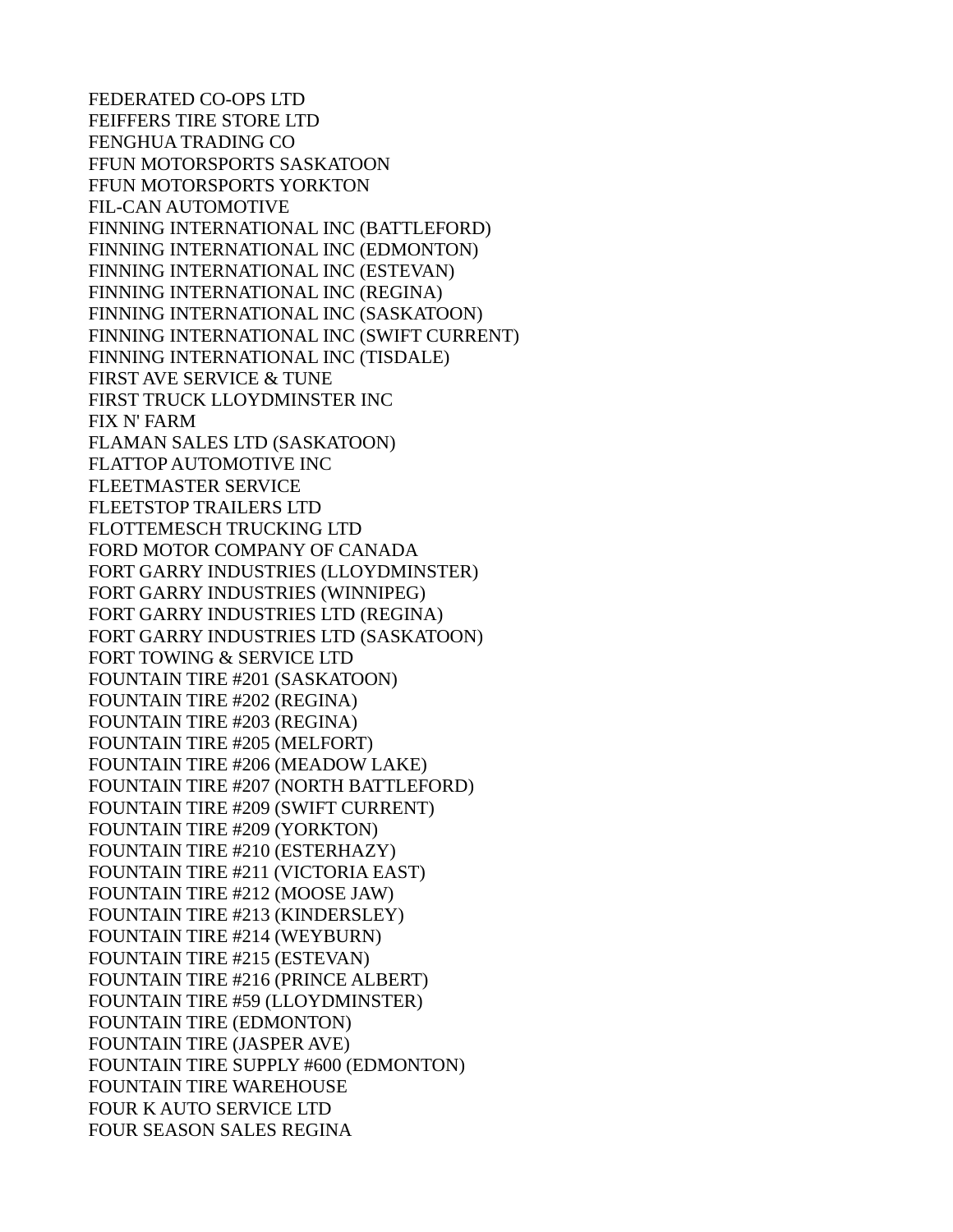FRAME & WHEEL ALIGNMENT CO (1988) LTD FRANK DUNN TRAILER SALES FRED'S SERVICE FREEDOM RV AND MARINE LTD FROESE CONCRETE LTD FRONTLINE SPORT & LEISURE LTD FRONTLINE TRUCK & TRAILER FULL LINE AG NOT IN ARREARS FULL LINE AG LTD FULL LINE AG SWIFT CURRENT NOT IN ARREARS FULL THROTTLE SPORTS AND LEISURE INC FUNK BROTHERS GARAGE G & F GAS TIRE & KWIK LUBE GARRY GALLANT ENTERPRISES GBC EQUIPMENT GEHL AUTOMOTIVE GENERAL MOTORS OF CANADA LTD GENESIS CO-OP GEO'S AUTO REPAIR GERRY'S TRAILER SALES LTD GET A GRIP TIRE & PERFORMANCE LTD GETAFIX AUYTO REPAIR 2007 LTD GIB'S RV AUTO & MARINE REPAIRS GLASLYN POWER & EQUIPMENT INC GLENBAIN CO-OP ASSN LTD GLENMOR EQUIPMENT LTD GLENWOOD AUTO SERVICE GLOBAL MOTORS INC GLOVERS SERVICE GO TO AUTO GOLDEN MOBILITY & REHAB LTD GOLDEN WEST TRAILER & EQUIPMENT LTD GOLDEN WHEEL PARTS & EQUIPMENT LTD GOLDING SERVICE CENTRE GOLLER'S TIRES SERVICE LTD GOODWATER MACHINE SHOP (1986) LTD GOODYEAR CANADA GR RESTORATIONS GRAHAMS TIRE SERVICE LTD GRAHAMS TIRE SERVICE LTD (VIC AVE) GRANDY TIRE GRASSROOTS CO-OP (HAZENMORE) GRASSROOTS CO-OP (LIMERICK) GRASSROOTS CO-OP (WOODROW) GREAT PLAINS FORD SALES GREAT WEST TIRE & AUTOMOTIVE GREENSPOT AG & TIRE LTD GREG'S TIRE & WHEEL GREY OWL CENTER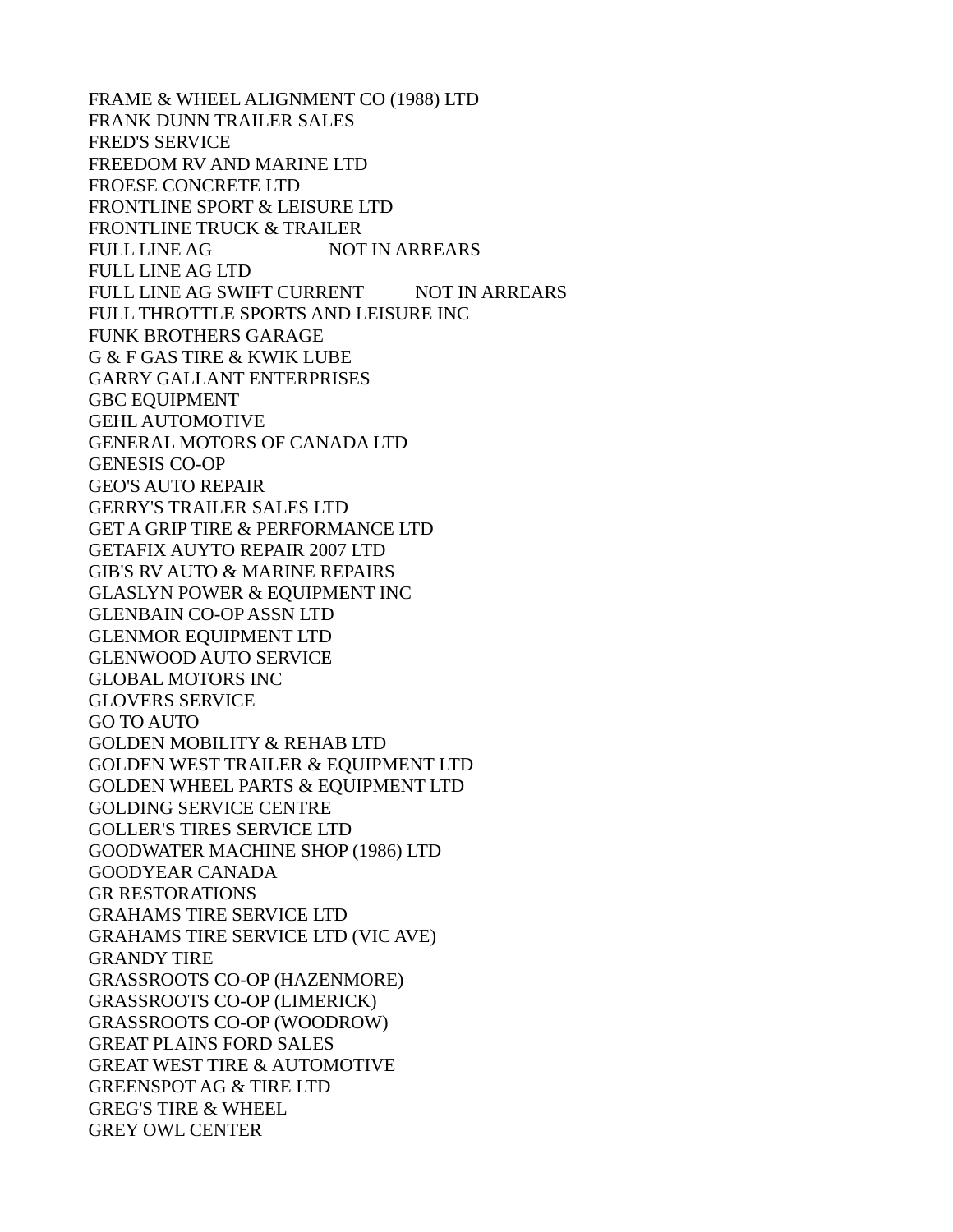GRIZZLY TRUCKS GT PERFORMANCE LTD GUS'S AUTOMOTIVE SERVICE H B & B AGRO SALES HAAS NISSAN LTD HADCO SERVICES INC HAFFORD CO-OP HAINZY'S EAVSTROUGHING HAMMER HEAD HOTRODS & RESTORATION HANKOOK TIRE CANADA HANSON RV LTD HARDI TOWING HARLEY DAVIDSON OF YORKTON HARRY'S AUTO SERVICE HARTLAND FARMS - SHOP HB JUNCTION GAS INC HEINEMANN DESIGNS INC HENDRYS WESTERN SERVICE STATION LTD HERBERT TRUCK & AUTO CENTRE HERGOTT FARM EQUIPMENT LTD HERITAGE SALES & SERVICE (1998) LTD HERLES TRUCK & AUTO SPECIALISTS HERMAN TIRE HI-WAY TIRE SERVICE HIBBARD EQUIPMENT LTD HIGH ENERGY PERFORMANCE LTD HIGH ROLLER AUTO INC HIGH TECH AUTOMOTIVE SERVICE & REPAIR HIGHWAY BROTHERS AUTOMOTIVE INC HILLVIEW SERVICE LTD HINO TRUCK SALES (SASKATOON) HIRED HAND MOBILE TIRES AND TOWING HOFF MOTORS LTD HOLTSLAG SALES & SERVICE HOME & GARDEN RONA (REGINA) HOME & GARDEN RONA (SASKATOON) HOME DEPOT HOME DEPOT (REGINA - N PASQUA) HOME DEPOT (REGINA - VIC E) HOME DEPOT (SASKATOON - CIRCLE DR E) HOME DEPOT (SASKATOON - CLARENCE AVE) HOME HARDWARE STORES LTD HOMETOWN AUTO SALES HORTNESS WRECKING HT CUSTOMZ HUB AUTOMATIC TRANSMISSION SERVICE HYENA ENTERPRISES INC HYUNDAI AUTO CANADA CORP HYUNDAI OF REGINA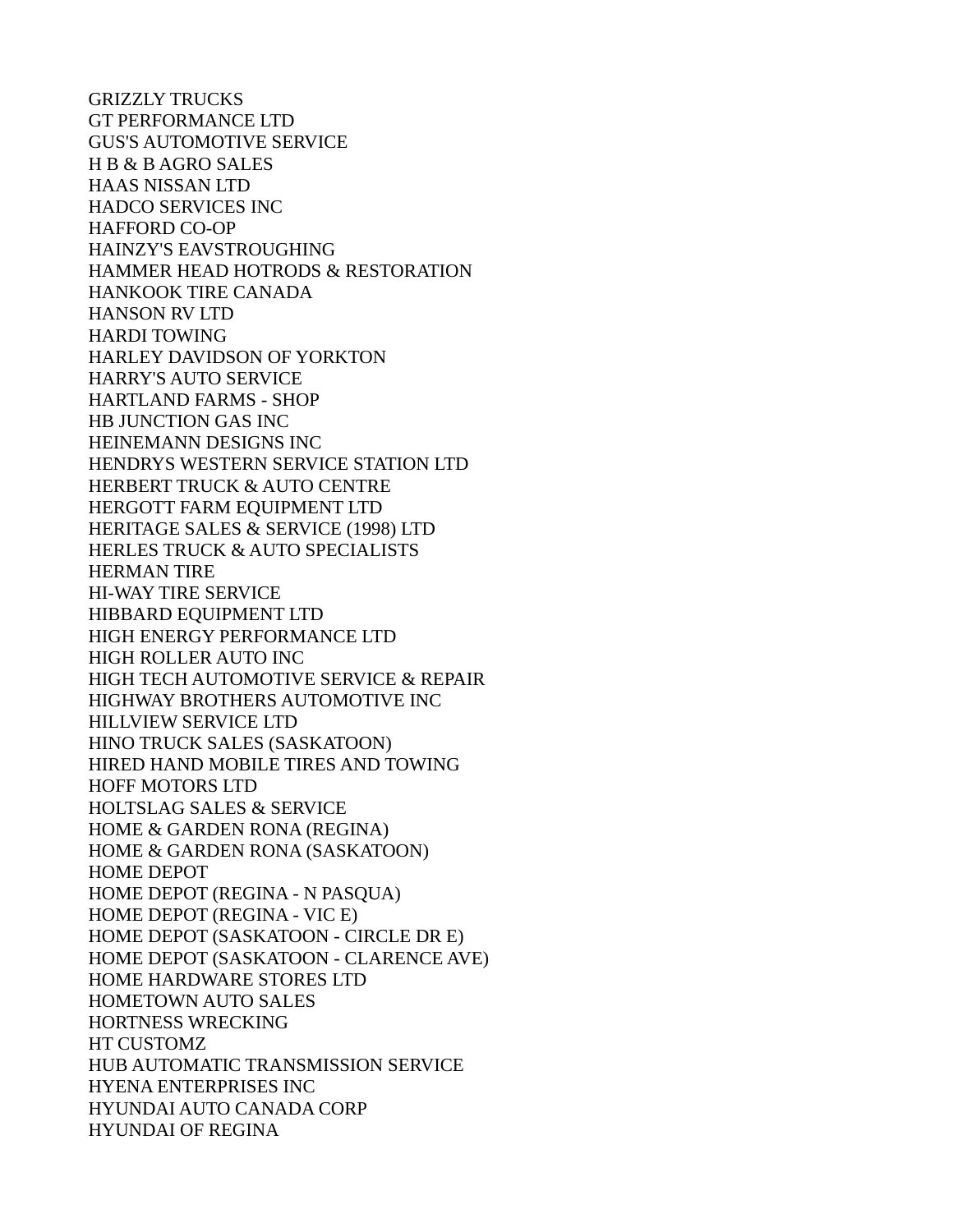I & M SALES AND SERVICE I-ZAN TIRE CORP IDYLWYLD AUTO SERVICE IMPERIAL CO-OP ASSN. LTD IMPERIAL GARAGE INC INDIAN HEAD CHRYSLER INDUSTRIAL TRUCK SERVICE LTD INDUSTRIAL TRUCK SERVICE LTD (REGINA) INDUSTRIAL TRUCK SERVICE LTD (SASKATOON) INLAND KENNWORTH - REGINA INLAND KENWORTH - SASKATOON INTEGRA TIRE (OUTLOOK) INTEGRA TIRE (SASKATOON) INTEGRA TIRE (WATROUS) INTEGRA TIRE - ADAMSON TIRE IRON BUFFALO TIRE AND LUBE IRON NATION EQUIPMENT INC ISAM'S AUTO REPAIR LTD J & C AUTOMOTIVE SERVICES J & C AUTOMOTIVE SERVICES J & R AUTOMOTIVE SERVICE & PERFORMANCE CENTER J & S AUTOMOTIVE J & S TIRE SERVICE LTD J & T KRIEGER'S SERVICE J CAREY FARMS LTD J-M TIRE & SERVICE LTD J. N. MILLER SERVICE LTD J/L ELK RANCH LTD J2 AUTO INC JAM AUTOMOTIVE & POWER SPORTS JANSEN SERVICES LTD JANZEN STEEL BLDGS LTD JAS TRUCK & TRAILER REPAIR INC JASONS AGRI-MOTIVE PARTS SUPPLY LTD JASONS TIRE & AUTO REPAIR LTD JAY'S MOBILE TIRE LTD JC DIESEL LTD JDL TIRES & MORE LTD JENNS GARAGE LTD JETTCO TRUCKING SERVICES JIM KEAY FORD LINCOLN SALES LTD JIMS ENGINE SERVICE AND REPAIR JMJ AUTO SALES AND SERVICE JOBB TIRE & AUTOMOTIVE JOHN DEERE CANADA ULC JOHN'S SERVICE CENTRE LTD JOHNSON MOTORS JS TRUCKMART JSN MOTORS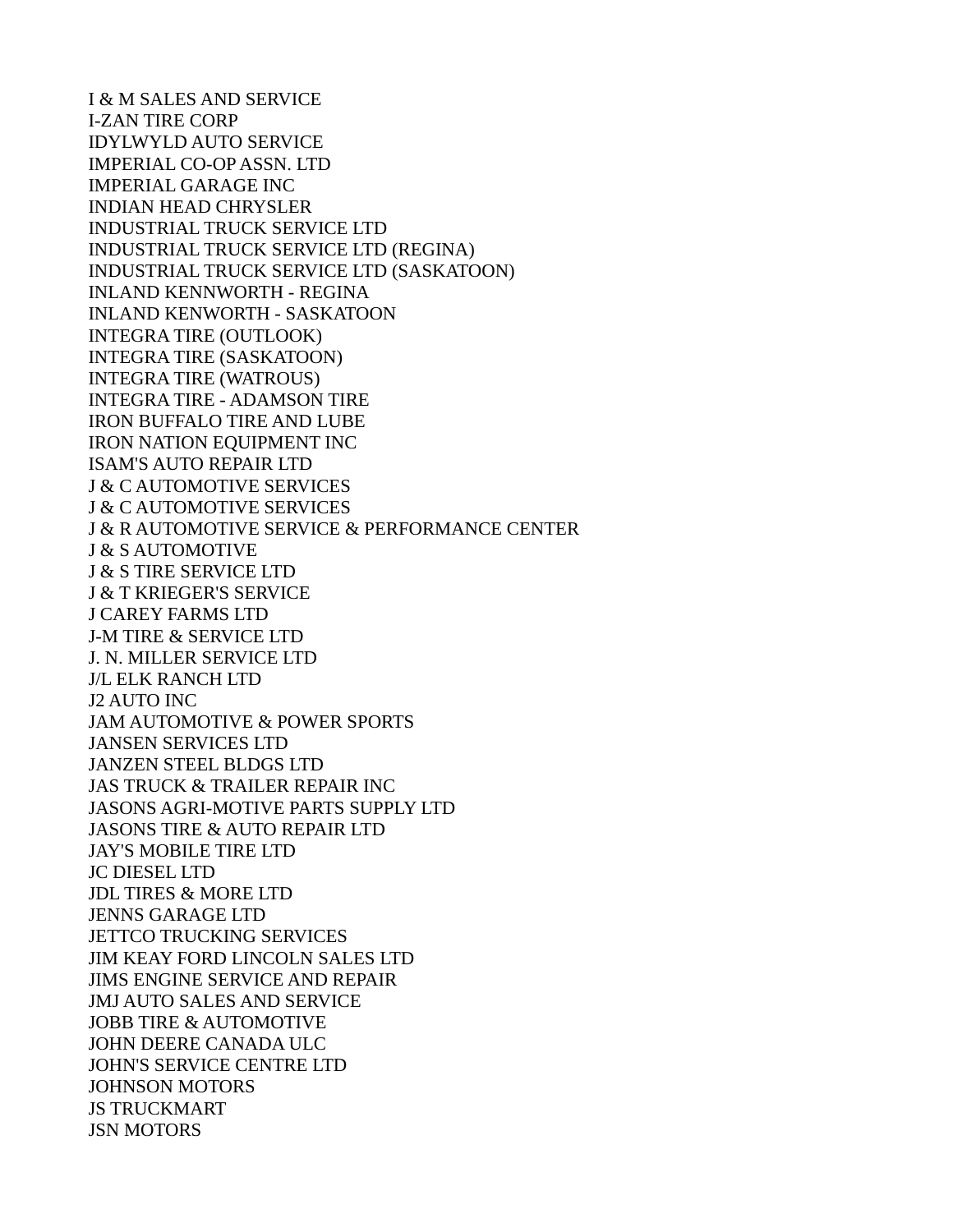JUBILEE FORD SALES (1983) LTD K & D TRUCK PARTS K & E KUSTOMS K & K TIRE & AUTOMOTIVE INC K & S TIRE LTD KAL TIRE #701 (ASSINIBOIA) #702 KAL TIRE # 289 (CARLYLE) KAL TIRE #22 (REGINA - 115 MCDONALD) KAL TIRE #281 (CANORA) KAL TIRE #303 (MARTENSVILLE) KAL TIRE #655 (LLOYDMINSTER) KAL TIRE #703 (REGINA - UNIV PARK) KAL TIRE #704 (REGINA - 804 ALBERT) KAL TIRE #705 (REGINA - 111 MCDONALD) KAL TIRE #707 (REGINA - ALBERT) KAL TIRE #711 (NORTH BATTLEFORD) KAL TIRE #714 (SKTN - IDLYWYLD) KAL TIRE #716 (SKTN - 8TH ST) KAL TIRE #718 (SKTN - FAITHFUL) KAL TIRE #719 (SKTN - MEVILLE ST) KAL TIRE #721 (HUMBOLDT) KAL TIRE #722 (DAVIDSON) KAL TIRE #723 (MELFORT) KAL TIRE #727 (TISDALE) KAL TIRE #729 (MELVILLE) KAL TIRE #731 (YORKTON) KAL TIRE #733 (WEYBURN) KAL TIRE #734 (SWIFT CURRENT) KAL TIRE #735 (PRINCE ALBERT) KAL TIRE #736 (MOOSE JAW) KAL TIRE #740 (ESTEVAN) KAL TIRE (VERNON) KAL TIRE RETREAD DIVISION #705 (REGINA) KAMSACK TIRE LTD KARAPITA SALE & SERVICE KARST HOLDINGS INC KEEP THEM ROLLING S & S KEEP THEM ROLLING S & S KEITH & HERB ALIGNMENT & BRAKE KEITH GAUDET FARMS KEITH'S TIRE SERVICE KELLIHER MOTORS LTD KELRAY AUTOMOTIVE KELVIN'S WHEEL TIRE & POLISH KEVINS MARINE LTD KEY CHEVROLET CADILLAC BUICK GMC INC KEY YORKTON KIA KHAN AUTOMOTIVE KIA CANADA INC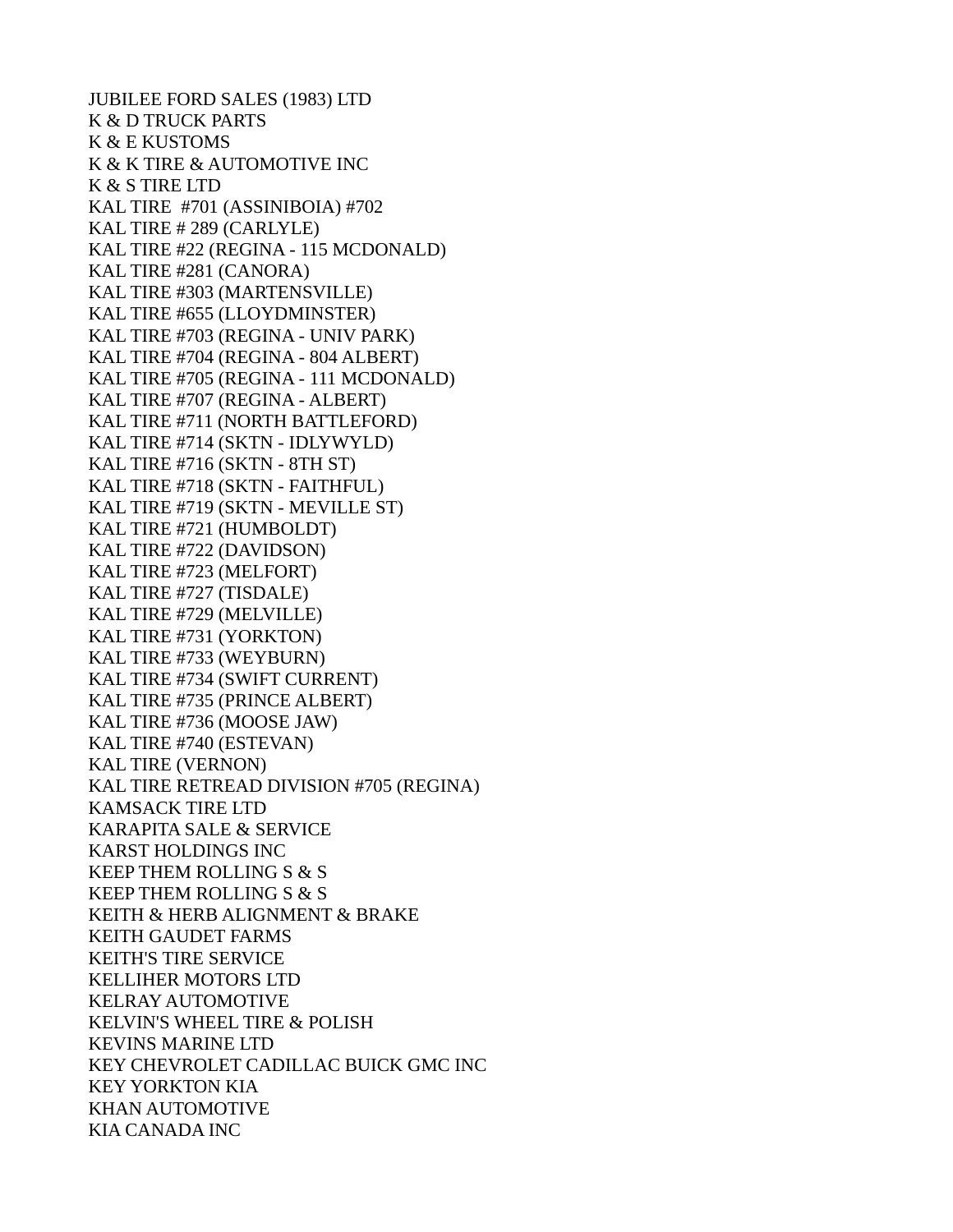KIA OF PRINCE ALBERT KIA OF PRINCE ALBERT KIA OF SASKATOON KINDERSLEY MAINLINE MOTOR PRODUCTS LIMITED KINDERSLEY TRAILERS INC KINEKT AUTO CORP KINETIC AUTO SERVICE LTD KINGS AUTOMOTIVE & AUTOBODY KINISTINO FIVE STAR SERVICE KIRK'S TIRE MAPLE CREEK KIRK'S TIRE NORTH BATTLEFORD LTD KIRZINGER LIVESTOCK SUPPLIES KLEITER SERVICE CENTRE LTD KMK SALES LTD KNIGHT DODGE WEYBURN KNIGHT FORD LINCOLN LTD KNIGHT HONDA KNIGHT HYUNDAI KOBACK TIRE & LUBE KPS REPAIR INC KROOKED KUSTOMS KUNTZ AUTOMOTIVE L & C AUTO CARE L & R TRUCKING LTD L. H. BRADLEY & SON LTD LAC LA RONGE INDIAN BAND LAC LA RONGE REGIONAL WASTE MGMT CORP LACELLE BROS LTD LAFLECHE TIRE & SERVICE (1991) INC LAIS CENTRAL SERVICE LTD LAKE BOYZ RV SALES LTD LAKE COUNTRY CO-OP LAKE COUNTRY CO-OP (SPIRITWOOD) LAKE LENORE CO-OP ASSOC. LTD LAKELAND FORD SALES (2009) LTD LAKELAND HYUNDAI LANDA AUTO LANDA AUTO LANDRYS SERVICE LTD LANGENBURG MOTORS (1967) LTD LANIGAN ESSO SERVICE LAUER TIRE LAWSON AUTO CENTRE LAZAR EQUIPMENT LTD LEASK AGRO SERVICES LTD LEAVITT MACHINERY CANADA INC LEES SALES & SERVICE LTD LEGACY BUS SALES LTD LEGACY PILES FOR 2022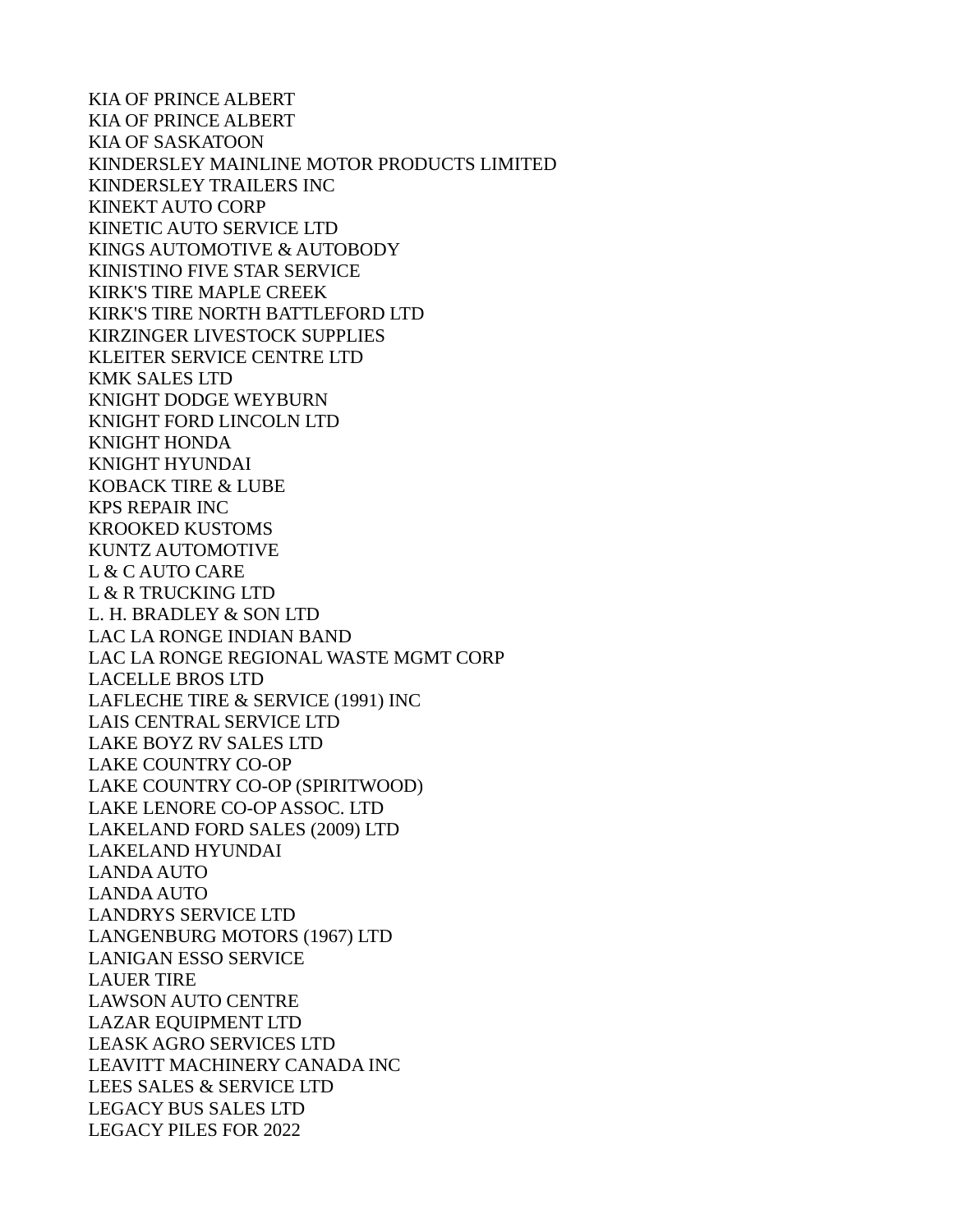LEGEND MOTORS LENDALE AUTOCARE LTD LES PNEUS MOINS CHERS INC LES' SMALL MOTORS LESTOCK CO-OPERATIVE LTD LESTOCK MOTORS LTD LEVASSEURS SALES & SERVICE LIBERTY CO-OP LIME ZERO MECHANICAL LTD LINESTAR UTILITY SUPPLY PRAIRIES INC LINTLAW SERVICE (2005) LTD LITTLE BUDDY'S TIRES LITTLE BUSINESS VENTURES INC LIVING SKIES AUTO REPAIR AND SERVICE LTD (1) LLOYD CUSTOM AUTO WORKS LLOYD HI-QUALITY AUTO REPAIR LLOYD'S TRACTOR REPAIR LLOYDMINSTER HONDA LLOYDMINSTER HYUNDAI LONESTAR AUTO REPAIR & TOWING LOON LAKE SERVICE 2011 LTD LORAAS DISPOSAL LOWE AUTOMOTIVE LTD LOWE'S CANADA LP TIRE AND AUTO LUBE STOP (HUMBOLDT) LUBE STOP (SASKATOON) LUMSDEN GENERAL REPAIR LYNDELL TRUCKING LTD M & E AUTO REPAIR LTD M & H SALES & SERVICE M & N REPAIR M & R AG SERVICES M AUTO GROUP ESTEVAN LTD M T M AUTO LTD M.K. INDUSTRIES LTD M.R. CHALLICE SALES MACGIVERS PINE AUTO CARE MACKIE EQUIPMENT LTD MACKLIN TIRE (2015) LTD MACOUN CO-OP MAGIC PAINT & BODY 2005 LTD MAINLINE CHRYSLER MAINSTREAM MECHANICAL MAINWAY FARM EQUIPMENT LTD MAINWAY MAZDA MANAC INC MANITOU MAINLINE CHRYSLER MANIX MECHANIX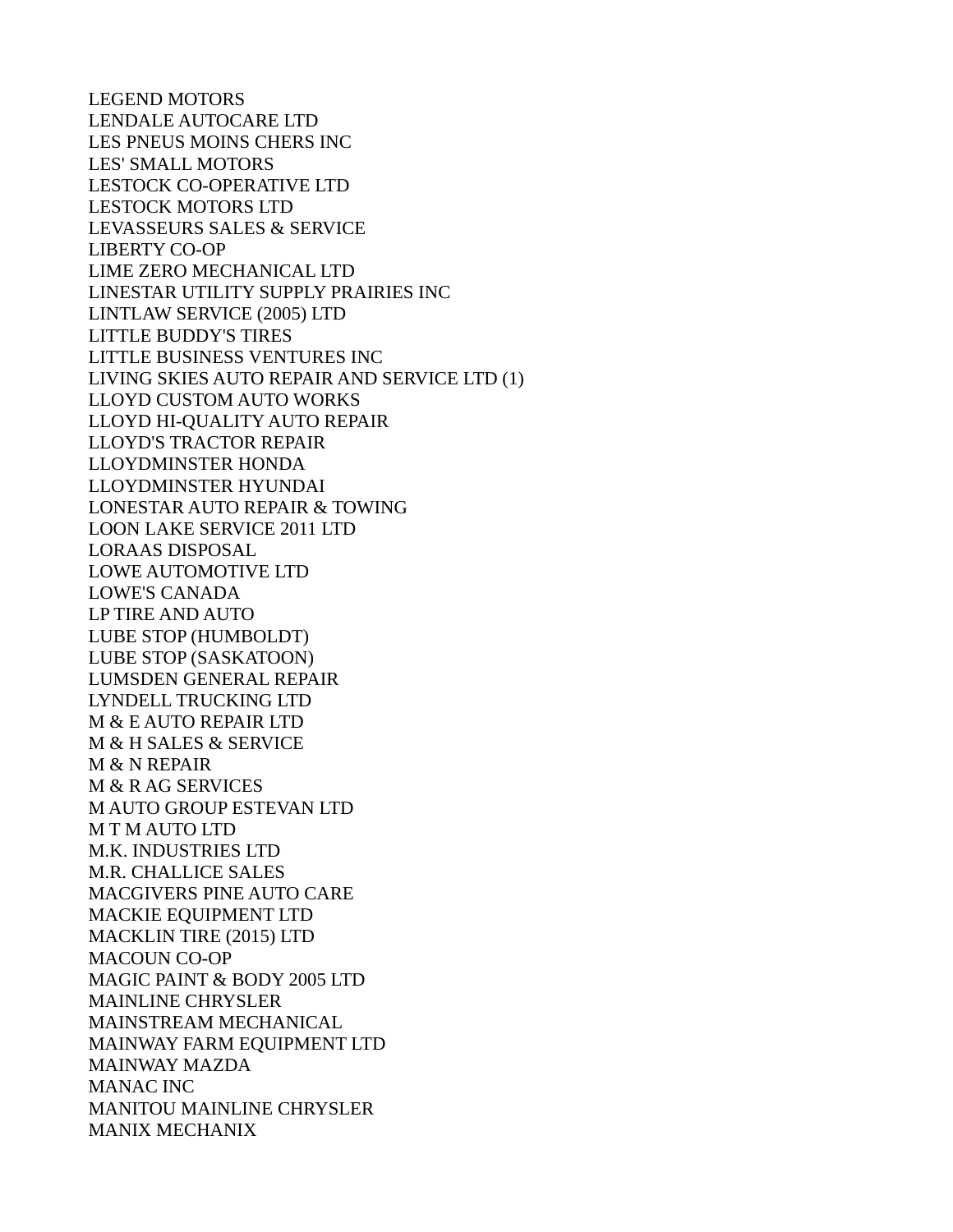MANN NORTHWAY AUTO SOURCE MAPLE AG & OUTDOOR LTD MARCEL'S REPAIR CENTRE LTD MARCHAND'S SERVICE MARDELL'S FIX IT MARDIAN'S AUTO REPAIR LTD MARK DISTRIBUTING MARK'S TIRE & AUTO MARKET MALL AUTO SERVICE MARKET TIRE (NIPAWIN) MARKET TIRE (PRINCE ALBERT) MARKET TIRE (ROSETOWN) MARKET TIRE (ROSTHERN) MARKET TIRE (SKTN - 51ST ST) MARKET TIRE (SKTN - 8TH ST) MARKET TIRE (SKTN - IDYLWYLD) MARKET TIRE (SKTN - PACKHAM PL) MARKET TIRE COMMERCIAL & OTR (BRANCH 5) MARKET TIRE TISDALE MARTENSVILLE MECHANICAL MARTIN DEERLINE LTD MARTIN MOTOR SPORTS LTD (NEW) MARTODAM MOTORS MARV'S 78 AUTO & TIRE MARV'S TIRE & AUTO GLASS (2017) LTD MARVS PLACE AUTO REPAIR LTD MATTHEW REWEGA MAURICES AUTO CARE CENTRE LTD MAX MOTORS AUTOBODY MAXIM INTERNATIONAL TRUCK (PRINCE ALBERT) MAXIM INTERNATIONAL TRUCK (REGINA) MAXIM TRUCK & TRAILER (SASKATOON) MAXIM TRUCK & TRAILER (WPG) MAXIMUM CUSTOM SPRAYING INC MAYO AUTO CLINIC MAZENOD CO-OP MAZERGROUP (MOOSOMIN) MAZERGROUP (REGINA) MAZERGROUP RAYMORE MAZERGROUP WATROUS MAZERGROUP YORKTON MCCORD CO-OP ASSOC LTD MCDOUGALL AUCTIONEERS LTD (REGINA) MCDOUGALL AUCTIONEERS LTD (SASKATOON) MCILWAINE SERVICES MCINTOSH GARAGE MCLEODS SERVICE MCMILLAN MOTOR PRODUCTS INC MCNABB FARMS LTD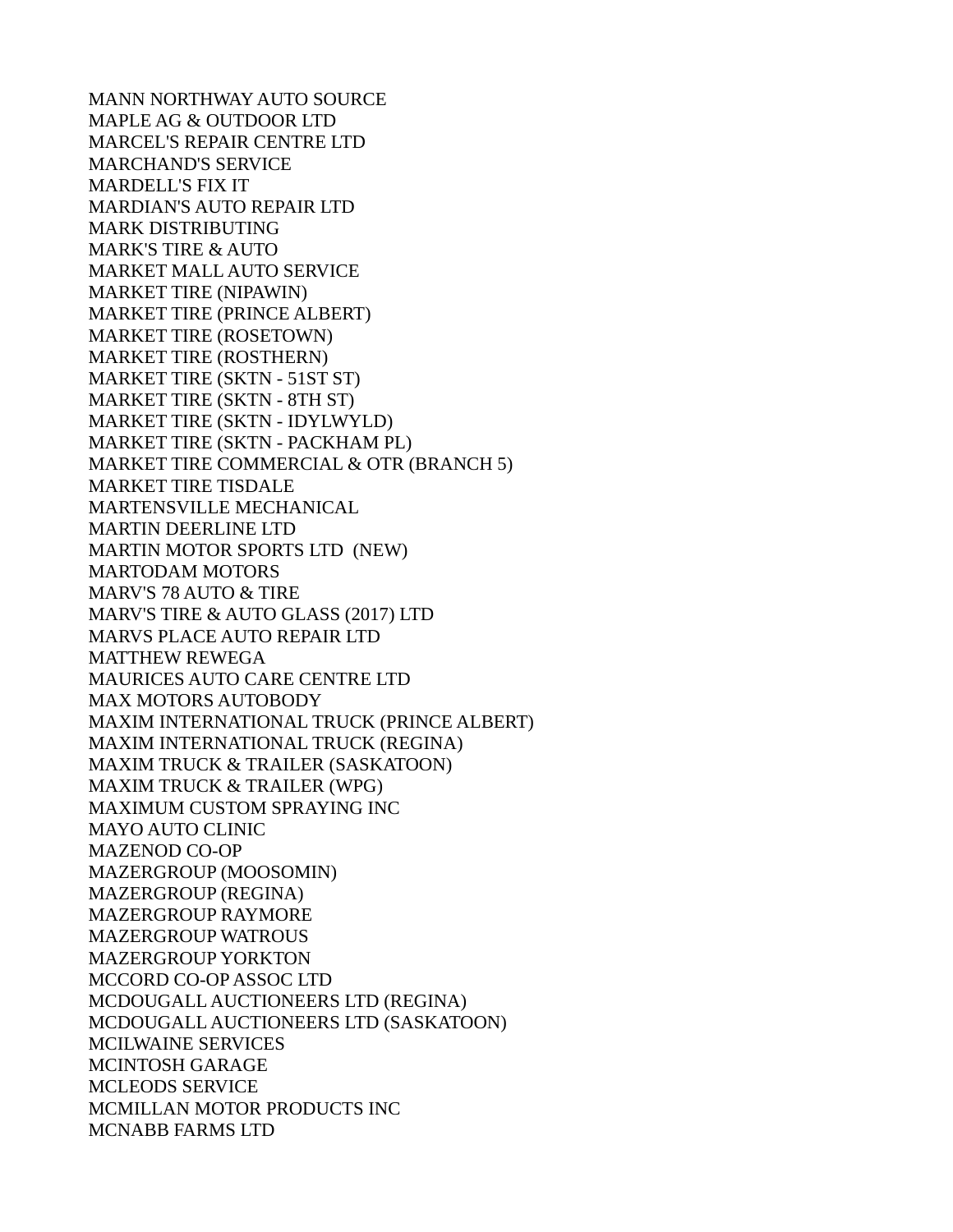ME TIRE & AUTO (LLOYDMINSTER) MEACHAM CO-OPERATIVE ASSN LTD MEADOW LAKE CHRYSLER DODGE JEEP RAM MEADOW LAKE CO-OP MEADOW LAKE HDWE BLDG CENTRE MEADOW LAKE TRUCK & TRAILER LTD MEADOW POWER & EQUIPMENT LTD MEADOWVALE FORD SALES AND SERVICE MEIDL HONDA MELODY MOTORS INC MELVILLE CHEVROLET BUICK GMC MELVILLE MOTORS LTD MERCEDES - BENZ OF REGINA MERCEDES BENZ OF SASKATOON MERCEDES-BENZ OF CANADA INC MERCURY SERVICE LTD MERIT FORD SALES (2003) LTD (CARLYLE) MERLIN FORD LINCOLN MEYERS GARAGE 1995 LTD MICHELIN NORTH AMERICA (CANADA) INC MICRO TUNE AUTO CENTRES LTD MID CITY SERVICE MID-TOWN HOLDINGS LTD MIDAS AUTO SERVICE (SASKATOON) MIDAS CENTRAL (REGINA) MIDAS NORTH (REGINA) MIDTOWN AUTO SALES (2017) INC MIDWAY CO-OP LTD MIKE OLYNUK EQUIPMENT SALES LTD MIKE'S SERVICE MIKES TRUCK & TRAILER REPAIR LTD MILLER AUTO TECH LTD MINARD'S LEISURE WORLD LTD MINI TUNE LAWN & LANDSCAPE DEPOT MINUTE MUFFLER & BRAKE (NORTH BATTLEFORD) MINUTE MUFFLER & BRAKE (PRINCE ALBERT) MINUTE MUFFLER & BRAKE (REGINA E) MINUTE MUFFLER & BRAKE (SASKATOON) MINUTE MUFFLER BRAKE & WHEEL MISC<sub>100</sub> MITSUBISHI MOTOR SALES OF CANANDA INC MOBILE FLEET SERVICES MOON AUTO SERVICES MOOSE JAW FORD SALES LTD MOOSE JAW NISSAN MOOSE JAW RV & MARINE MOOSE JAW TOYOTA MOOSE MOUNTAIN LEISURE LTD MOOSOMIN CHRYSLER DODGE JEEP RAM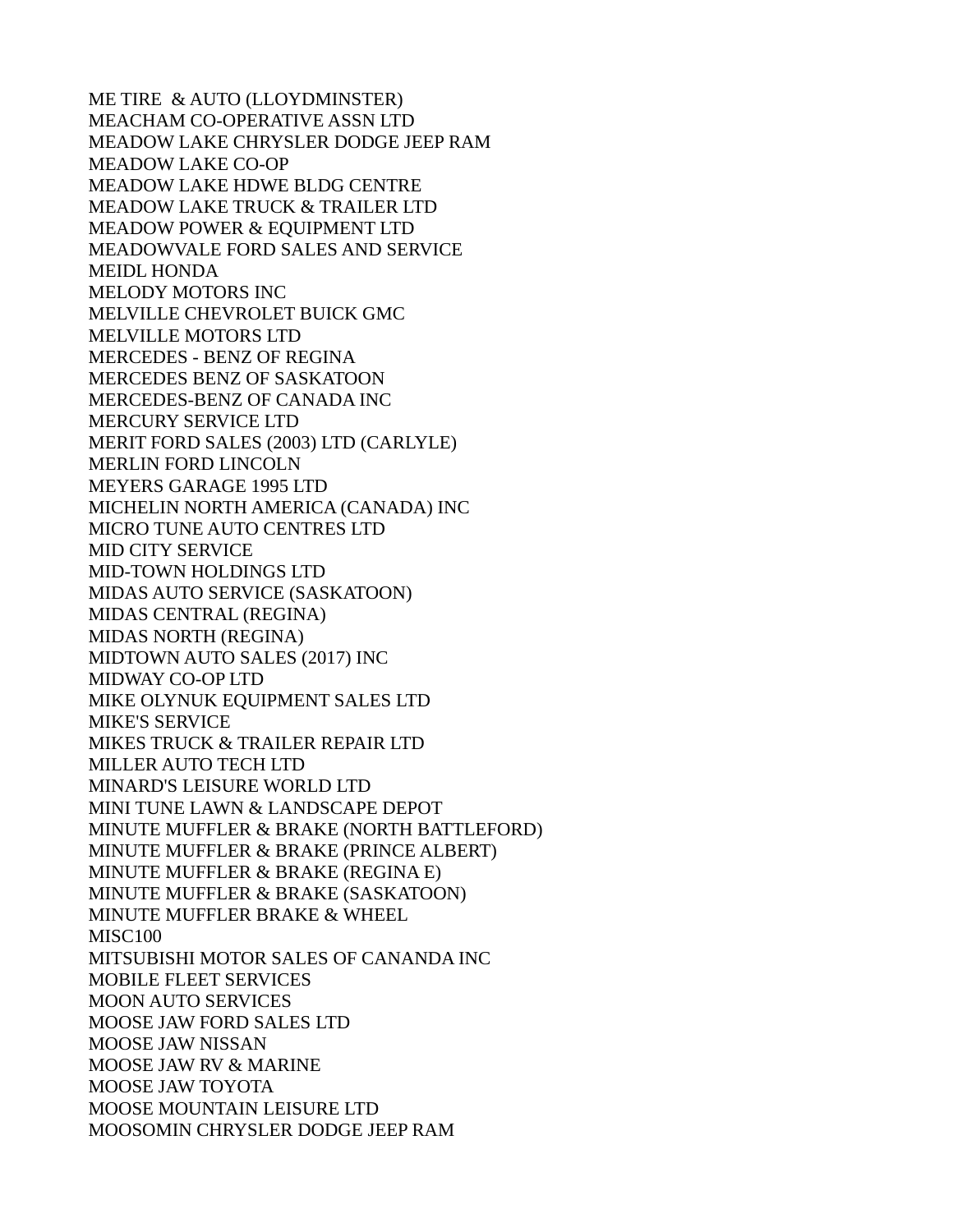MORROW'S MARINE AND MORE LIMITED MOSER TIRE MOTION TIRE & GLASS MOUNTAIN MOTOR PRODUCTS LTD MPS WELDING INC MR GLASS INTEGRA MR LUBE #556 MR LUBE #65 MR LUBE (REGINA - ALBERT ST N) MR LUBE (REGINA - HARBOUR LAND) MR LUBE (REGINA - ROCHDALE) MR LUBE (REGINA - UNIV DR) MR LUBE (REGINA) \*\* MULLIGAN LAKE ACRES LTD MURRAY CHEVROLET CADILLAC PONTIAC BUICK GMC MOOSE JAW MURRAY CHEVROLET PONTIAC BUICK GMC MAPLE CREEK MURRAY DUNN MOTORS N5 MECHANICAL NABER FORD SALES LTD NAIRN'S REPAIR SERVICE NAKOTA JUNCTION CONV STORE INC NATHAN AUTO INDUSTRIES INC NATIONAL TIRE DISTRIBUTORS (EDMTN) NATIONAL TIRE DISTRIBUTORS (REGINA) NATIONAL TIRE DISTRIBUTORS (SASKATOON) NATIONAL TRAILER PARTS NAVISTAR CANADA INC NCCHD NEEDHAM MECHANICAL NELSON GM (ASSINIBOIA) NELSON GM (AVONLEA) NELSON MOTORS & EQUIPMENT (AVONLEA) NELSON MOTORS & EQUIPMENT (ESTEVAN) NELSON MOTORS & EQUIPMENT (OXBOW) NELSON MOTORS & EQUIPMENT (RADVILLE) NELSON MOTORS & EQUIPMENT (REDVERS) NEUDORF CO-OP NEW MILLENIUM REGINA TIRE CENTRE NEW MILLENIUM TIRE CENTRE SASKATOON NEW WEST TRUCK CENTRES NICK OGDEN MOBILE SERVICE NICKS SERVICE LTD NIELSENS WELDING LTD NIPAWIN CHRYSLER DODGE LTD NIPAWIN LANDFILL NIPAWIN TOWING NISSAN CANADA INC NISSAN LLOYDMINSTER NORTH ALBERT TREADQUARTERS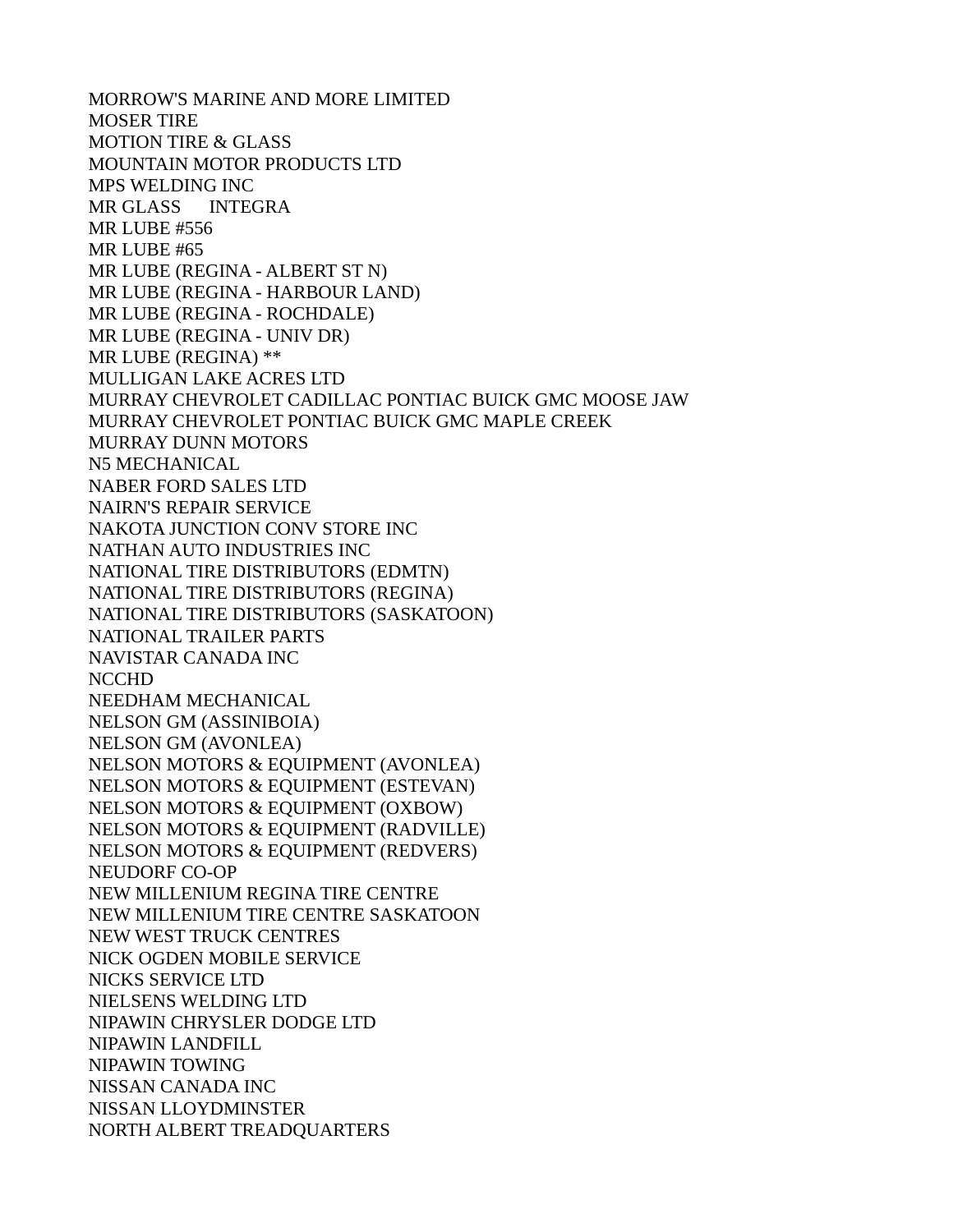NORTH BATTLEFORD HYUNDAI NORTH COUNTRY TIRE DISTRIBUTORS INC NORTH SHORE TIRE INC NORTHEAST TRUCK & TRAILER LTD NORTHEND AUTO SERVICE NORTHERN AUTOMOTIVE & POWER SPORTS NORTHERN EDGE TIRE LTD NORTHERN FARM AND TIRE SUPPLY NORTHERN MEADOWS GOLF CLUB LTD NORTHERN RADIATOR & FULL AUTO REPAIR INC NORTHERN TIRE & LUBE NORTHMART NORTHSIDE AUTO SERVICE LTD NORTHSIDE SALES & SERVICE LTD NOVA AUTO MECHANICS NOVAK AGRIMOTIVE NOVAK FARMS NOVLAN BROS SALES PARTNERSHIP NU LINE AUTO NUO AUTO INC O & J SMALL MOTOR SERVICE INC O BRIANS AUTOMOTIVE INC (SASKATOON) OAKCREEK GOLF & TURF LP OAKWOOD NISSAN ODD MAN OUT PERFORMANCE INC ODESSA CO-OP LTD OGEMA CO-OP LTD OGEMA FARM & AUTO LTD OK TIRE & AUTO (MELFORT) OK TIRE & AUTO SERVICE (NIPAWIN) OK TIRE & AUTO SERVICE (NORTH BATTLEFORD) OK TIRE & AUTO SERVICE (PRINCE ALBERT) OK TIRE & AUTO SERVICE (SKTN - 22ND ST W) OK TIRE & AUTO SERVICE (SKTN - 8TH ST) OK TIRE & AUTO SERVICE (WARMAN) OK TIRE & AUTO SERVICE (WHITEWOOD) OK TIRE (BERNARD) (INDIAN HEAD) OK TIRE (CARONPORT) OK TIRE (KAMSACK) OK TIRE (LUSELAND) OK TIRE (MELVILLE) OK TIRE (PREECEVILLE) OK TIRE (REDVERS) OK TIRE (REGINA - PARK ST) OK TIRE (SKTN - CIRCLE DRIVE) OK TIRE (STORM TIRE) OK TIRE (SURREY - HEAD OFFICE) OK TIRE - BALCARRES OK TIRE AND AUTO SERVICE (REGINA)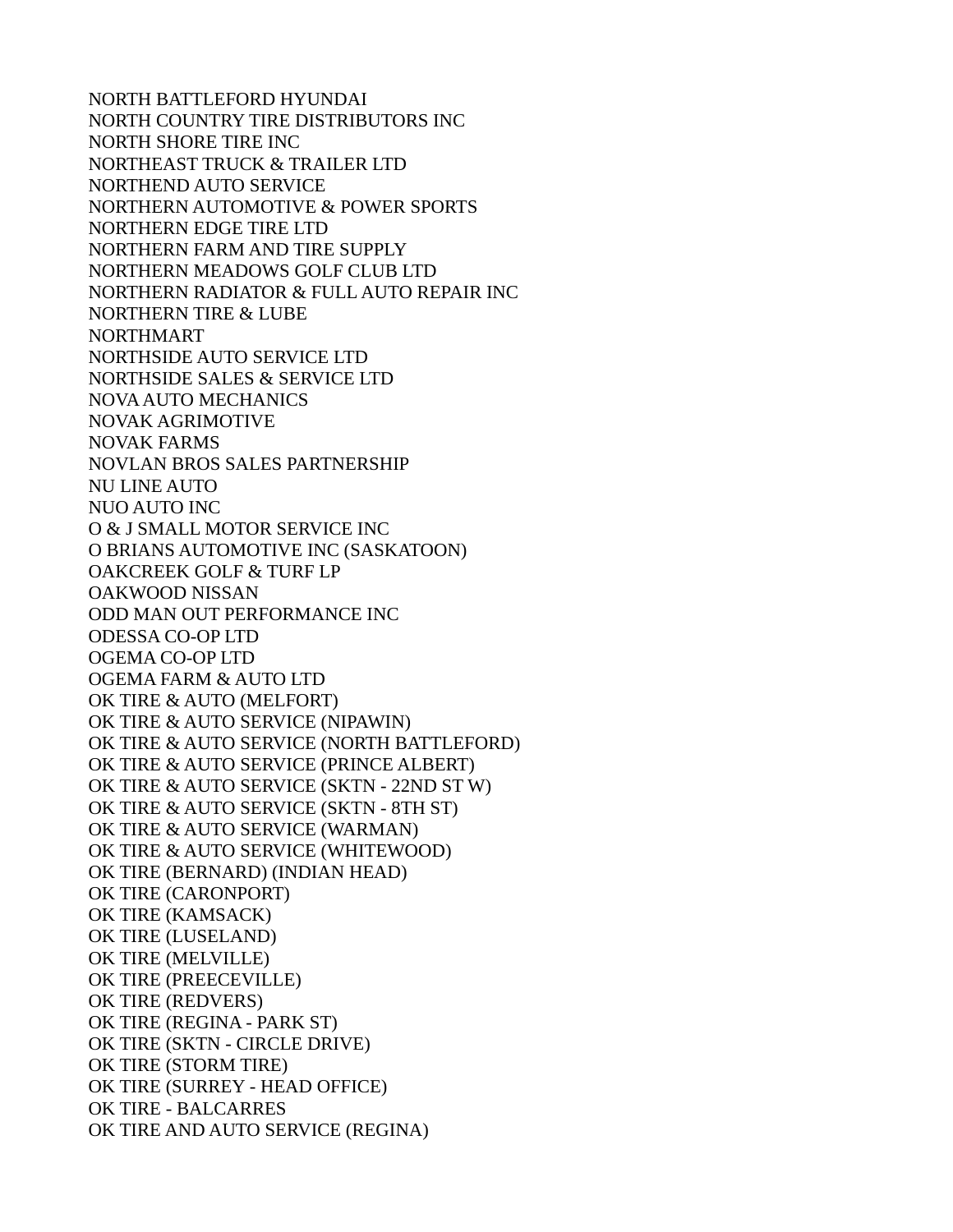OK TIRE FOAM LAKE OK TIRE STORES INC (REGINA - 4TH AVE E) OK TIRE STORES INC (SKTN) OLD DUDES' CYCLE ONE-WAY HIGHWAY SERVICES LTD OPIE'S AUTOMOTIVE REPAIR LTD OTR WHEEL ENGINEERING - CANADA OUTLOOK ESSO SERVICE OUTTABOUNDS OWENS & SWEITZER (1972) LTD OXBOW TIRE LTD P & C REPAIR SERVICE P & M TIRE REPAIR PAL TIRE LTD PALLISER PLAINS CO-OP (SHAMROCK) PALLISER PLAINS CO-OP (TUGASKE) PALLY PERFORMANCE PRODUCTS PALMER'S AUTOMOTIVE PANDA TIRE DISTRIBUTORS INC PANGMAN CO-OP PARAGON AUTO SERVICE INC PARAGON SALES LTD PARAMOUNT AG REPAIR PARKLAND CO-OP PARKLAND FARM EQUIPMENT (2004) LTD PARKLAND HARDWARE & BUILDING SUPPLIES LTD PARKLAND MOBILE REPAIR LTD PASQUA FIRST NATION #79 PAT GIBBONS LTD PATS AUTO PATTISON AGRICULTURE LTD (BALCARRES) PATTISON AGRICULTURE LTD (FOAM LAKE) PATTISON AGRICULTURE LTD (HUMBOLDT) PATTISON AGRICULTURE LTD (KAMSACK) PATTISON AGRICULTURE LTD (KELVINGTON) PATTISON AGRICULTURE LTD (KINDERSLEY) PATTISON AGRICULTURE LTD (KYLE) PATTISON AGRICULTURE LTD (LEADER) PATTISON AGRICULTURE LTD (MAPLE CREEK) PATTISON AGRICULTURE LTD (MOOSOMIN) PATTISON AGRICULTURE LTD (NORTH BATTLEFORD) PATTISON AGRICULTURE LTD (PREECEVILLE) PATTISON AGRICULTURE LTD (SHAUNAVON) PATTISON AGRICULTURE LTD (SWIFT CURRENT) PATTISON AGRICULTURE LTD (UNITY) PATTISON AGRICULTURE LTD (WYNYARD) PATTISON AGRICULTURE LTD (YORKTON) PAUL'S AG TECH ENTERPRISES PCC HOLDINGS LTD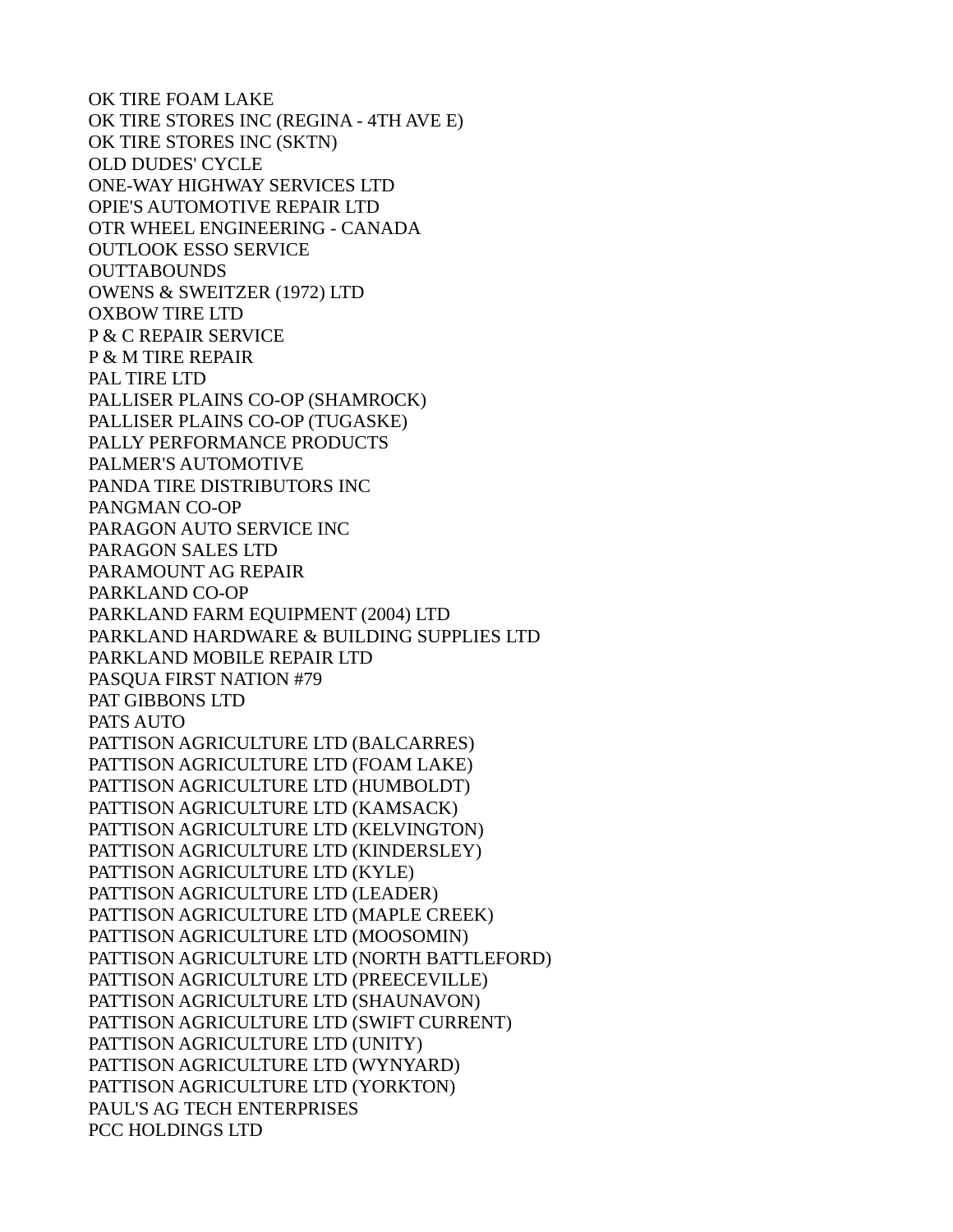PEDERSON HERTITAGE FARMS INC PEERLESS LIMITED PEGG SERVICES PENNERS AGRO AUTO SERVICE LTD PERFORMANCE PLUS PERKIN FARMS PERRYS AUTOMOTIVE PETERS SERVICES (WYMARK) PETRAS TIRE & SERVICE PHILIP EGGERMAN PHOBIA AUTO CARE LTD PHOBIA AUTO SASKATOON PILOT BUTTE DOMO PINEHOUSE LAKE CO-OP PINERIDGE FORD SALES LTD PINES POWER SPORTS MARINE LTD PIONEER CO-OP (ABBEY) PIONEER CO-OP (CABRI) PIONEER CO-OP (MORSE) PIONEER CO-OP (PONTEIX) PIONEER CO-OP (STEWART VALLEY) PIONEER CO-OP - THE TIRE SHOP (SWIFT CURRENT) PIONEER CO-OP SERVICE STATION #2 (SWIFT CURRENT) PIONEER COOP (SHAUNAVON-BRACKEN) PIRELLI TIRE INC PJ MECHANICAL SERVICES LTD PLATINUM RECREATION & POWERSPORTS LTD POINTS NORTH FREIGHT FORWARDING INC POOR BOYS CUSTOMS & REPAIR LTD POPULAR GARAGE INC PORCUPINE TIRE CENTRE (2013) PORK'S GARAGE LTD PORSCHE OF SASKATCHEWAN POWER DODGE LTD POWER SPORTS REGINA LTD PRAIRIE AUTOHAUS LTD PRAIRIE CO-OP (CUPAR) PRAIRIE CO-OP (ITUNA) PRAIRIE CO-OP (KELLIHER) PRAIRIE MOTORCYCLE LTD PRAIRIE NORTH CO-OP (MELFORT) PRAIRIE NORTH CO-OP (NAICAM) PRAIRIE NORTH COOP (ARCHERWILL) PRAIRIE RECREATION PRAIRIE SKY CO-OP (BEAUBIER) PRAIRIE SKY CO-OP (LANG) PRAIRIE TRAILER SALES PRAIRIE TRUCK TIRE SERVICE LTD PRAIRIE WEST SALES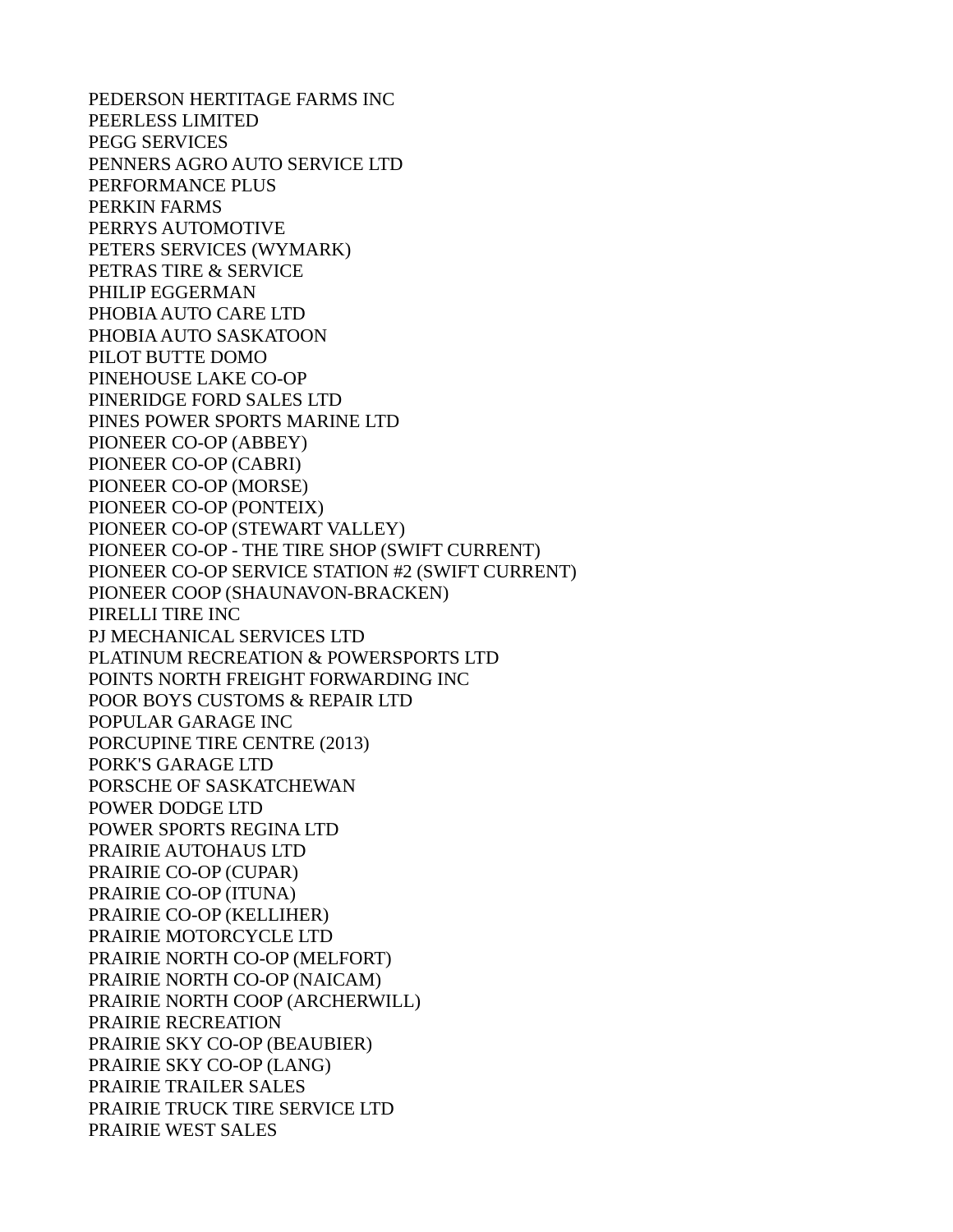PRAIRIE WIND RECREATIONAL LTD PRIME FLEET & AUTO REPAIR PRINCE ALBERT TOYOTA PRINCESS AUTO LTD (LLOYDMINSTER) PRINCESS AUTO LTD (REGINA) PRINCESS AUTO LTD (SASKATOON) PRINCESS AUTO LTD (WINNIPEG) PRO CERTIFIED AUTO SERVICE (2009) LTD PRO PLUS AUTOMOTIVE INC PROFILE TIRE LTD PROGRESSIVE AUTOMOTIVE SERVICE LTD PROLINE MOTORSPORTS & MARINE INC PUNJAB AUTO REPAIR INC QUALITY TIRE #10 (REGINA - VIC E) QUALITY TIRE #12 (SWIFT CURRENT) QUALITY TIRE #20 (MOOSE JAW) QUALITY TIRE #30 (YORKTON) QUALITY TIRE #40 (SASKATOON) QUALITY TIRE #60 (HUMBOLDT) QUALITY TIRE #80 (WEYBURN) QUALITY TIRE #90 (REGINA - CORNWALL ST) QUALITY TIRE #91 (ESTEVAN) QUAN'S AUTOMOTIVE QUATTRO TIRES QUEENS TYRE MOBILE SERVICES QUIBELL FEEDS & AG SUPPLIES QUILL LAKE OIL CO-OP LTD QUILL PLAINS CHEVROLET BUICK GMC LTD R & A CONSTRUCTION LTD R & D AUTO CLINIC R & J LAKESIDE SERVICE LTD R & L MOTORCYCLES R M SALES LTD R'S TIRE R.C.S. REPAIR LTD R.P. AUTOMOTIVE INC R.P.M. AUTO CENTRE R/T AUTO LTD RA AUTO REPAIR RADISSON REPAIR RAINBOW TOYOTA RALLY MAZDA RALLY MOTORS LTD RANDALL AUTO REPAIR RANGER TIRE INC RAYMORE AUTO SALES LTD RAYMORE TIRE & AUTO SERVICES LTD READ AUTOMOTIVE LTD RECREATION SUPPLY CO. LTD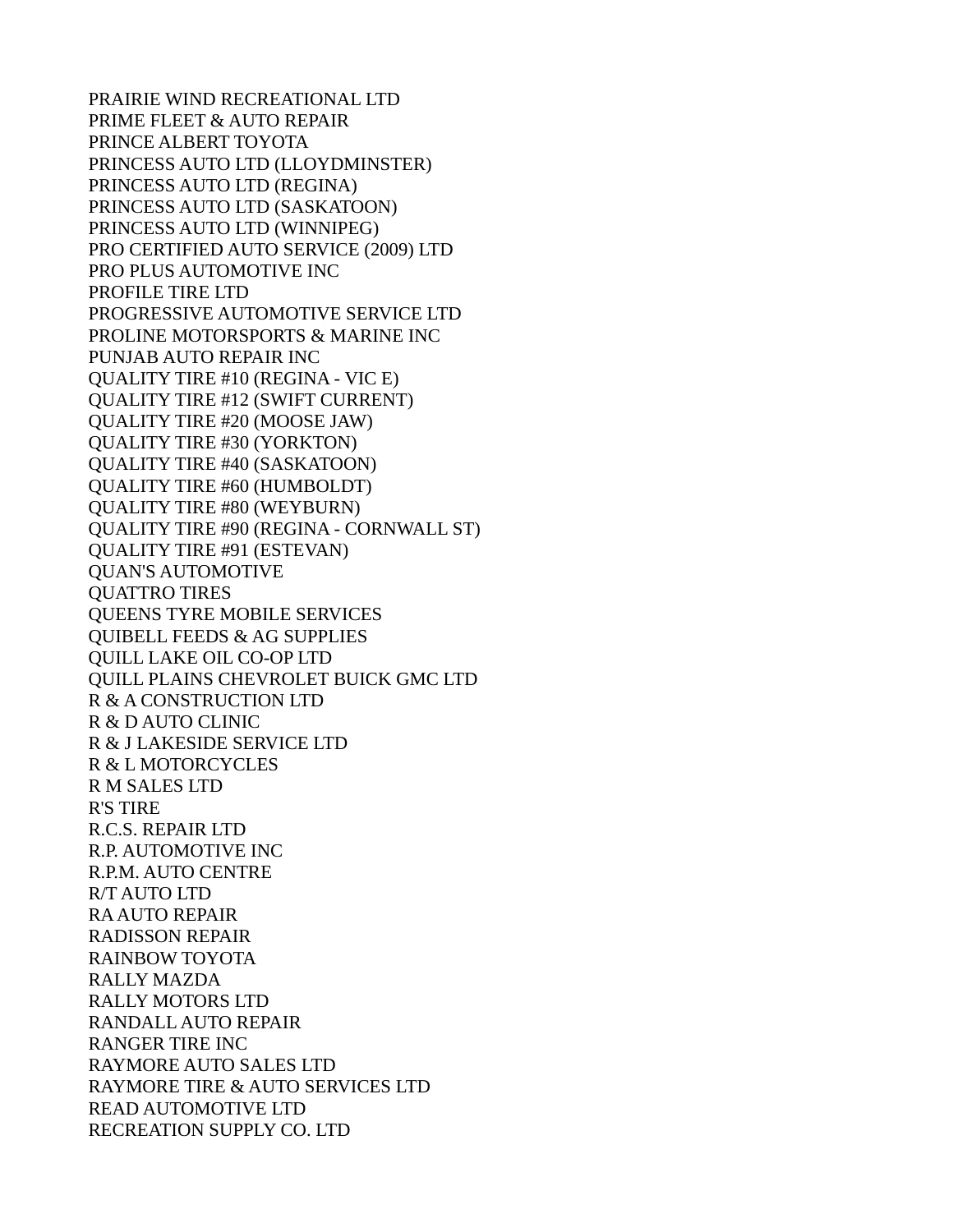RED WING AUTO RECYCLERS REDHEAD EQUIPMENT (ESTEVAN) REDHEAD EQUIPMENT (LLOYDMINSTER) REDHEAD EQUIPMENT (MELFORT) REDHEAD EQUIPMENT (NORTH BATTLEFORD) REDHEAD EQUIPMENT (PRINCE ALBERT) REDHEAD EQUIPMENT (REGINA) REDHEAD EQUIPMENT (SASKATOON) REDHEAD EQUIPMENT (SWIFT CURRENT) REDLINE CYCLES LTD REDLINE MANUFACTURING REDVERS AGRICULTURAL & SUPPLY LTD REED LEISURE PRODUCTS & SPORTING GOODS LTD REFRESH GRILL & CONVENIENCE LTD REGAL MOTORS LTD (OUTLOOK) REGAL MOTORS LTD (ROSETOWN) REGIER HONDA REGINA AUTO BODY SHOP LTD REGINA BEACH SERVICE & REPAIR REGINA HONDA REGINA MAZDA SALES REGINA MOTOR PRODUCTS (1970) LTD REGINA MUFFLER AND BRAKE REID MOTORS LTD RELIABLE TRUCK & TRAILER LTD REMTEC INC REMY AUTO RENNEBERG ENTERPRISES REV ENERGY SERVICES LTD REV MOTORSPORTS AND MARINE LTD RHINEHART TIRE LTD RHODES SALES & SERVICE RIC & RED'S TIRE & AUTO LTD RIDERS AUTOWORKS RIMEX SUPPLY LTD RITE SIDE TRUCK & TRAILER REPAIR LTD RIVERBEND CO-OPERATIVE FARM SUPPLY RIVERSIDE ARCTIC CAT LTD RIVERSIDE DODGE CHRYSLER JEEP RJ SALES & SERVICE (1991) LTD RJ'S REPAIR LTD RMR TIRES ROAD AND COUNTRY INC ROADWAY AUTO AND SPORT INC ROB'S TIRE & AUTOMOTIVE (INTEGRA TIRE) ROBERTS REPAIR ROBERTSON IMPLEMENTS ROCHDALE AUTOPRO ROCKGLEN CO-OP ASSN. LTD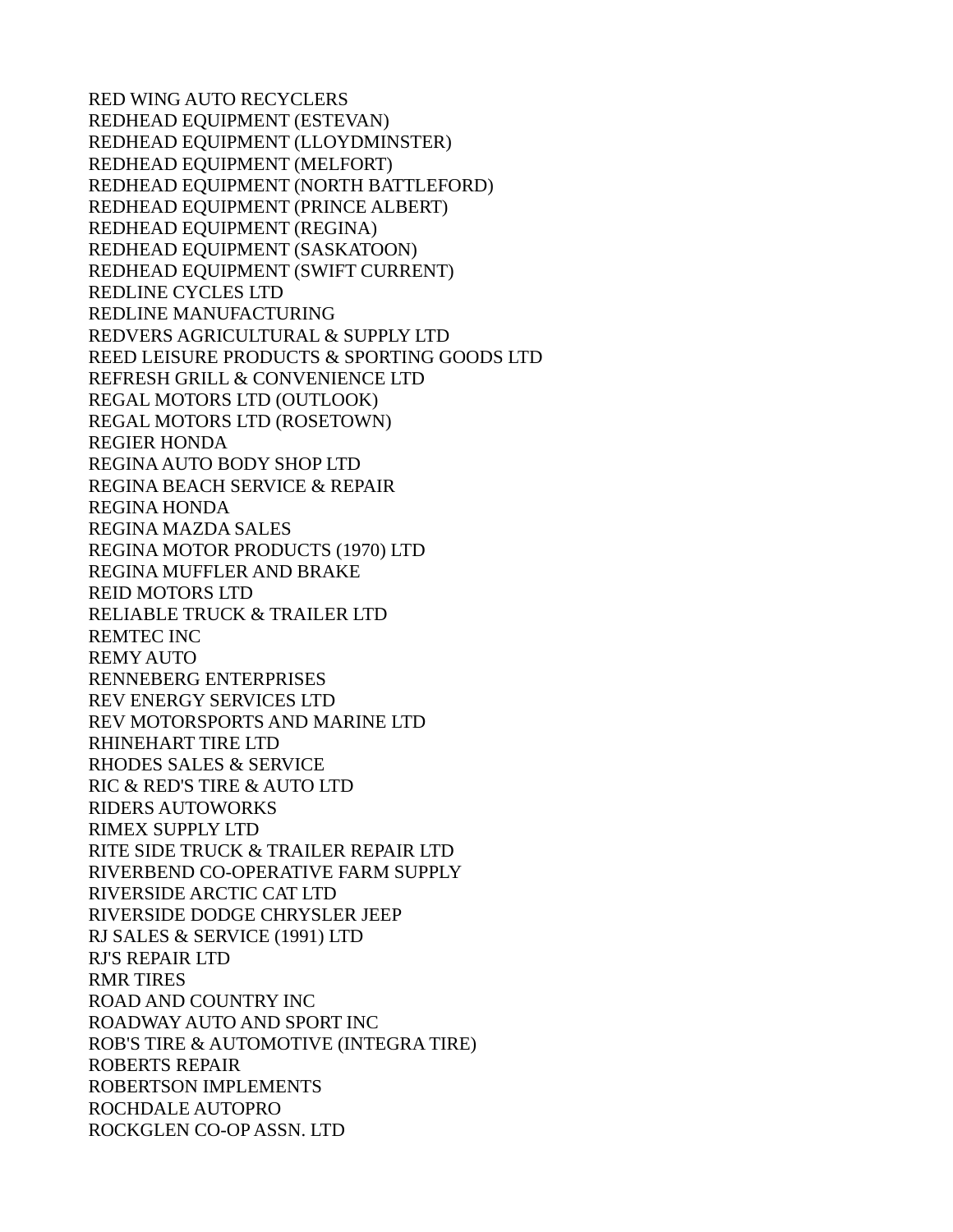ROCKY MOUNTAIN EQUIP (TISDALE & OUTLOOK & PREECEVILLE) ROCKY MOUNTAIN EQUIPMENT (KINDERSLEY) ROCKY MOUNTAIN EQUIPMENT (LETHBRIDGE) ROCKY MOUNTAIN EQUIPMENT (MOOSOMIN) ROCKY MOUNTAIN EQUIPMENT (YORKTON) ROLLI'N STEEL FABRICATION RON PEDERSEN ENTERPRISES LTD RONA (FORT QUAPPELLE) RONA (LA RONGE) RONA (MACKLIN) RONA (MOOSE JAW) RONA (PRINCE ALBERT) RONA HUMBOLDT LUMBER MART RONA INC RONA INC (LLOYDMINSTER) RONA MULLETT'S RONA HARDWARE (MOOSOMIN) RONA PARKLAND HARDWARE & BUILDING SUPPLIES (LOON LAKE) RONA PINECREST LUMBER (NIPAWIN) RONA SUPERIOR HOME RENOS (FOAM LAKE) ROSETOWN MAINLINE MOTORS PRODUCTS LTD ROYAL HONDA RPM HEAVY DUTY INDUSTRIES RPM SERVICE LTD RST MAINTENANCE INC RT SALES RUBENS AUTO REPAIR RUDYS BRAKES & STEERING (1998) LTD RUSS FLAMAN AGRI SERVICES INC RYAN GLUBIS TIRES & BATTERIES SALTCOATS FARM & AUTO SERVICE SANCTION ENTERPRISES LTD SARGENTS AUTO ELECTRIC LTD SAS-KAM SPORTSMAN LTD SASKATOON CUSTOM AUTOWORKS SASKATOON IMPORT AUTO SASKATOON MITSUBISHI SASKATOON MOTOR PRODUCTS (1973) LTD SASKATOON NORTH HYUNDAI SASKATOON RV SUPERSTORE SASKATOON SOUTH HYUNDAI SASKATOON TRUCK & TRAILER REPAIR SASKATOON WHOLESALE TIRE LTD SASKCARS AUTO LTD SCHLAMPS TIRE & SERVICE LTD SCHRADER MOTORS SCHROEDER AUTOMOTIVE SERVICE SCOTT CAMPBELL DODGE LTD SELENSKY SERVICE LTD SELLERS RV CENTER LTD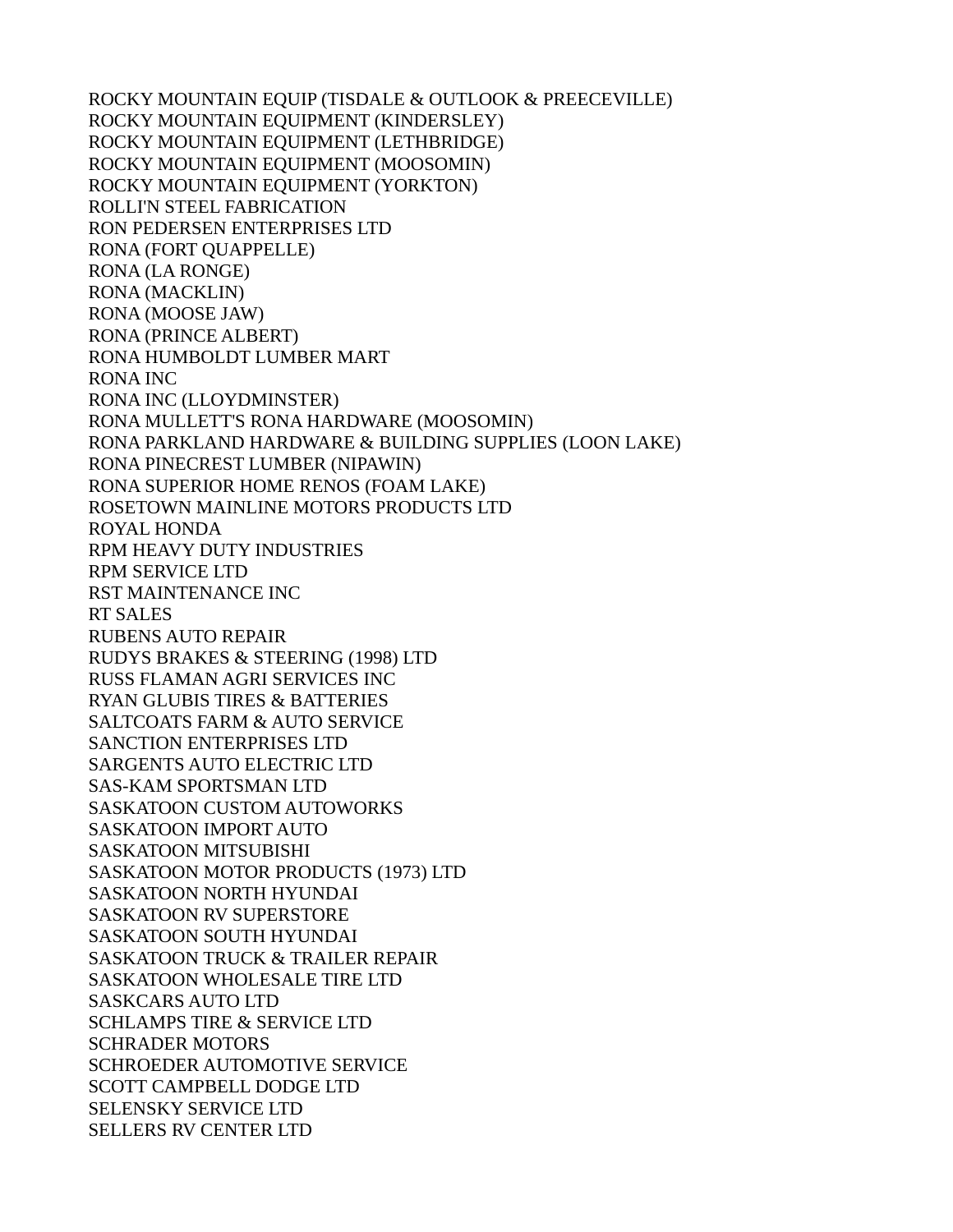SENCHUK FORD SALES LTD SFD UATOMOTIVE INDUSTRIES INC SGI SALVAGE (MOOSE JAW) SGI SALVAGE (NORTH BATTLEFORD) SGI SALVAGE (REGINA) SGI SALVAGE (SASKATOON) SGI SALVAGE (YORKTON) SHAUNAVON TIRE & ALIGNMENT SHELLBROOK CHEVROLET BUICK GMC LTD SHELLBROOK SALES & SERVICE (1994) LTD SHERMANS WELDING SHERWOOD CHEVROLET INC SHERWOOD CO-OP (DYSART) SHERWOOD CO-OP (REGINA) SHERWOOD CO-OP (SOUTHEY) SHERWOOD COOP (MONTMARTRE) SHERWOOD RV INC SHIELD COATINGS SILVERWOOD TOYOTA SIMAN AUTO SALES INC SIMPSON CO-OP SINGH CAR REPAIR & DETAILING SITE ENERGY SERVICE INC SJ REPAIR LTD SLUSERS GARAGE INC SMITH RADIATOR SERVICE SMS EQUIPMENT INC SOLVEY MOTORS LTD SOUTH 20 DODGE CHRYSLER & RV SOUTH COUNTRY EQUIPMENT LTD (ASSINIBOIA) SOUTH COUNTRY EQUIPMENT LTD (EMERALD PARK) SOUTH COUNTRY EQUIPMENT LTD (MONTMARTRE) SOUTH COUNTRY EQUIPMENT LTD (MOOSE JAW) SOUTH COUNTRY EQUIPMENT LTD (MOSSBANK) SOUTH COUNTRY EQUIPMENT LTD (RAYMORE) SOUTH COUNTRY EQUIPMENT LTD (SOUTHEY) SOUTH COUNTRY EQUIPMENT LTD (WEYBURN) SOUTH COUNTRY REPAIR SOUTHEAST AGRI-MOTIVE SOUTHEY MOTORS LTD SOUTHLAND CO-OP LTD SOUTHLINE GAS & OILFIELD SERVICE LTD SOUTHSIDE AUTO WRECKERS SOUTHSIDE AUTO WRECKERS SOUTHWEST TIRE INC (SHAUNAVON) SPADE OILFIELD LTD SPERLES TIRE & BATTERY LTD SPIRITWOOD MOTORS LTD SPORTCHECK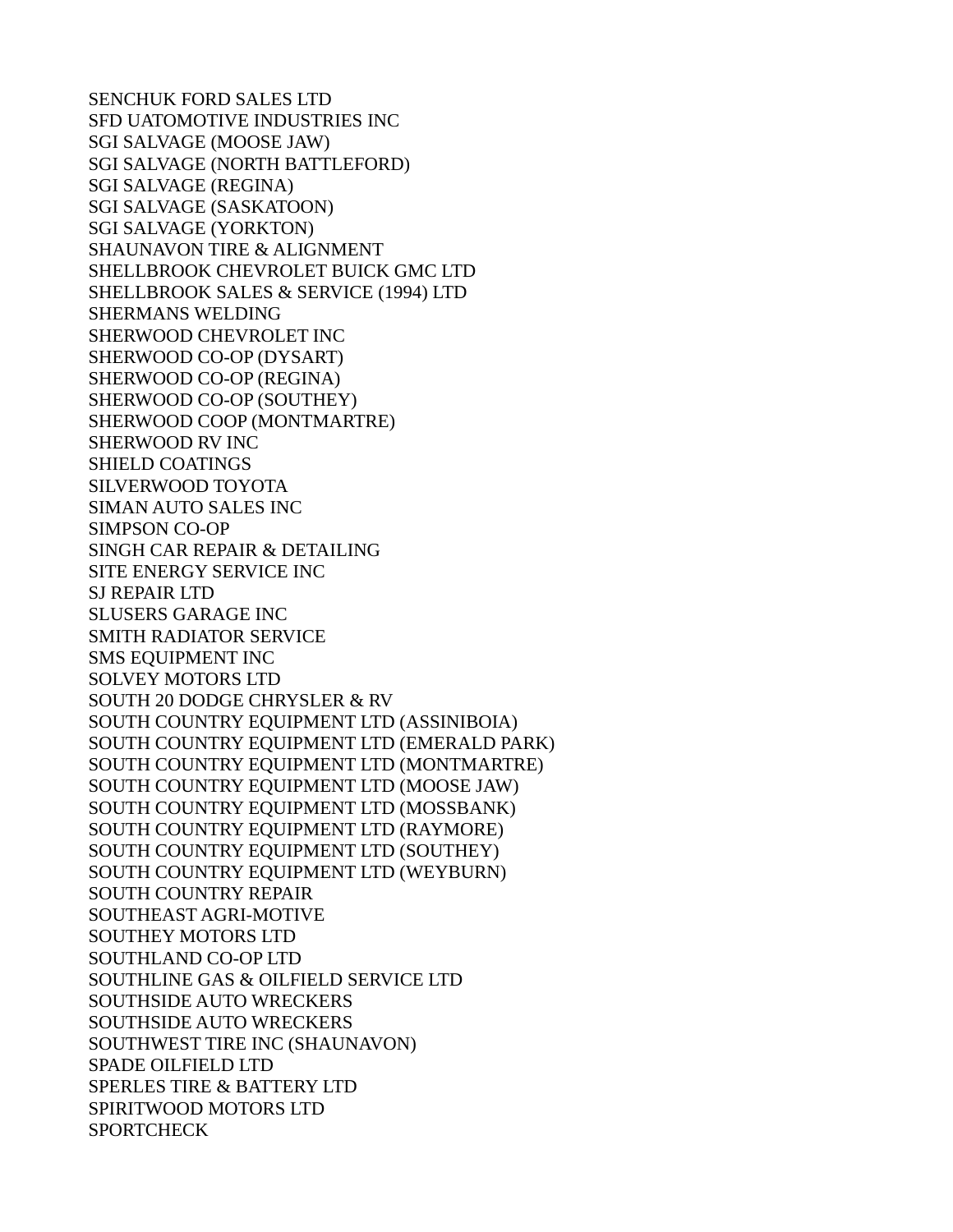SPORTS ODESSA CANADA INC SPRING SERVICE LIMITED SQUIRES INDUSTRIAL SERVICES LTD STAN'S FARM SERVICE STANDARD CHEVROLET BUICK GMC SHAUNAVON STANDARD CHRYSLER DODGE STANDARD MOTORS STANDARD NISSAN STANLEY MISSION CONVENIENCE AND GAS BAR STARCO AG LTD STELMASCHUK SERVICES LTD STENERSEN AUTO PARTS STERLING TRUCK & TRAILER SALES LTD STETTNER AUTO STEVEN AUTO &TRUCK SERVICES STOCKHOLM CO-OPERATIVE ASSN STORMY'S MECHANICAL & A/C STRASBOURG AGRO INC STREETWISE SERVICE STRIPPERS AUTO SALVAGE INC STUART THOMPSON SUBARU OF SASKATOON SUNNY AUTO SERVICE SUNRIDGE RV SUNSET GARAGE SUPER AUTO REPAIR INC SUPER GLOSS AUTOBODY SUPERIOR DIESEL SERVICES SUTHERLAND AUTO CLINIC SWEET RIDES AUTO SALES INC SWEET RIDES AUTO SALES INC SWIFT CURRENT LEISURE WHEELS LTD SYD'S PIPES AND GARAGE T N T AUTOMOTIVE LTD T R SPRING & ALIGN LTD T'N'T TANK & TRAILER REPAIR T.C. GARAGE (1987) T.T. AUTO SERVICE TAILWIND TRAILER SALES TAYLOR AUTOMOTIVE TAYLOR LEXUS TOYOTA TAYLOR VOLKSWAGEN AUDI TAZZY'S TIRE BARN TC INDUSTRIAL TIRE LTD TD & SONS TIRE INC TECH 7 AUTO REPAIR INC TEK AUTO REPAIR TERRY ORTYNKSY ROYAL FORD SALES LTD TERRY'S AUTO REPAIR LTD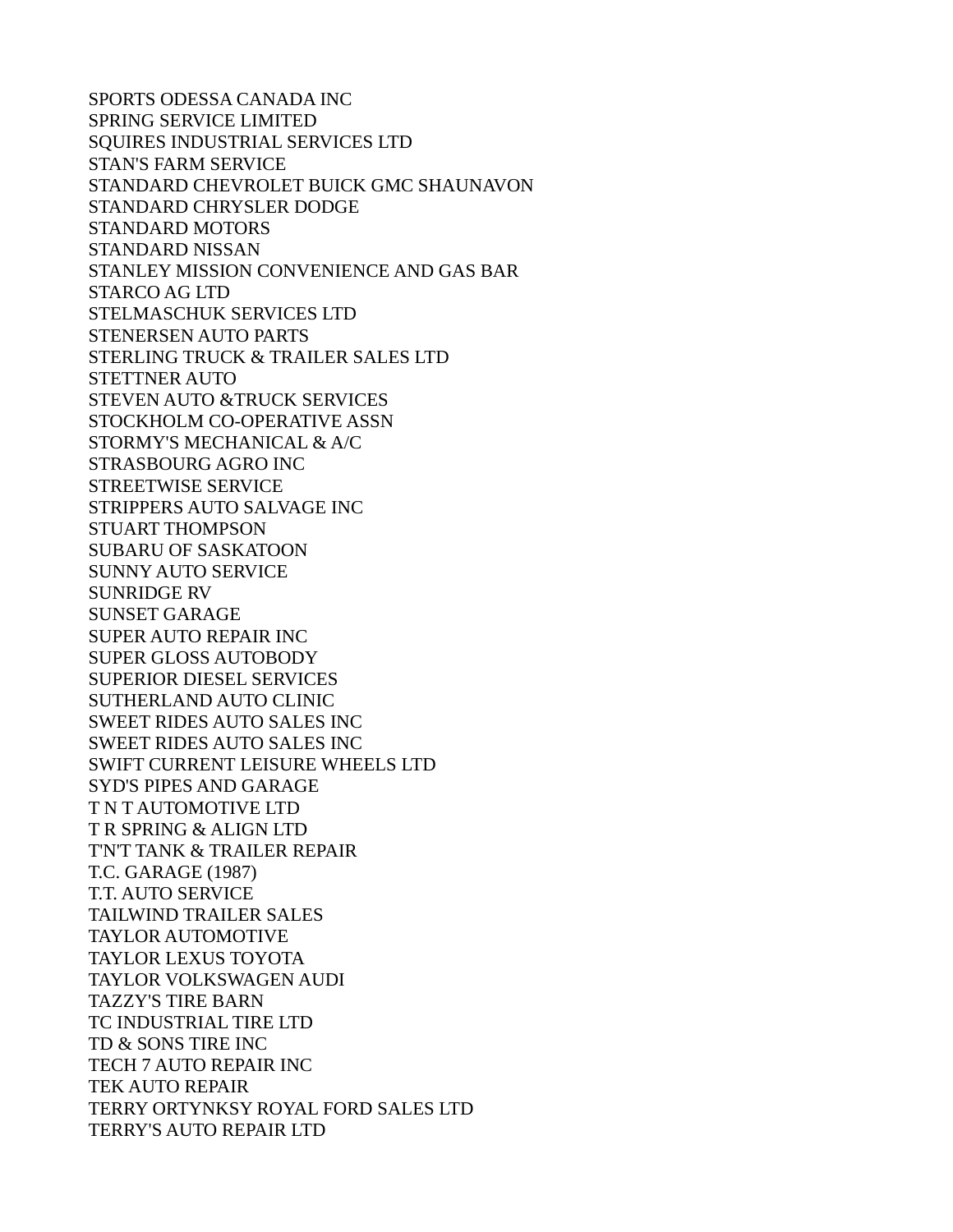TERRYS CYCLE LTD TESLA MOTORS CANADA TETRAD AUTO SERVICE LTD THALLS SERVICE CENTRE (1988) LTD THANES REPAIR & CUSTOM WORK INC THE COMPLETE WHEEL SHOP (2009) LTD THE LAIRD MANUFACTURING CORPORATION THE TIRE DEPOT THE TIRE MAN THE TIRE RACK INC THE TRACTOR COMPANY THIBAULT'S AUTO LTD THOMAS MOTORS/THOMAS HONDA THOMPSON BEARING & FARM PARTS INC THORNCREST SHERWAY INC THUNDER CITY POWER & LEISURE LTD TIGER AUTOMOTIVE TIMMIES GAS AND GOODS TIN LIZZIES ENT TIP TOP AUTO REPAIR INC TIRE WAREHOUSE ONLINE LTD TIRES R US TISDALE FARM PARTS LTD TISDALES SALES AND SERVICE LTD TITAN AUTOMOTIVE GROUP LTD TML AUTO REPAIR TNT TIRE LTD TODD'S AUTOMOTIVE SERVICES LTD TOMBSTONE TIRES & SERVICES TOON TOWN AUTO TOOR TIRE CENTRE LTD TOP GEAR AUTOMOTIVE TOP LINE SALVAGE TOTAL TIRE DISTRIBUTORS INC TOTZKE AUTO & TRUCK SALES TOWN & COUNTRY SERVICE LTD TOWN OF MOSSBANK TOYO TIRE CANADA INC TRACK HOLDINGS INC TRACTORLAND REGINA TRAILTECH INC TRAVELAND RV SUPERCENTRE SASKATOON TREMCAR INC TRENTS TIRE & SERVICE TREX POWER SOLUTIONS INC TRIPLE J'S TRUCK & AUTO TRIPLE JAYCEE TIRE TRIPLE SEVEN CHRYSLER TRU NORTH RV, AUTO & MARINE SALES LP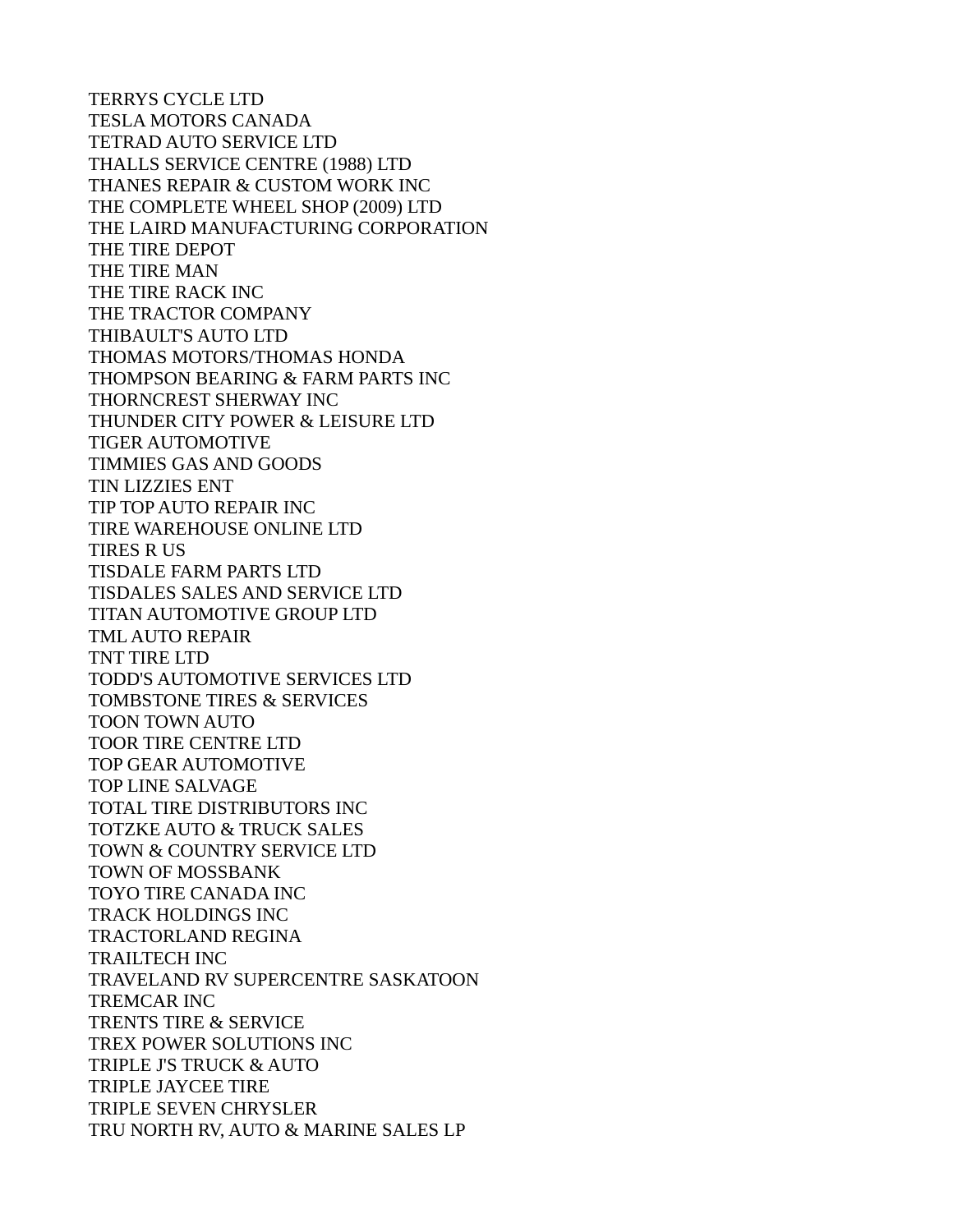TRUSTY AUTO SERVICE TSH HAWK'S AUTO SUPPLIES LTD TURTLEFORD MOTORS LTD TWI-LITE TIRE TWIN CREEK TIRE & AUTO TWO-WAY SERVICE LTD ULMER CHEVROLET CADILLAC UNCLE WIENER'S WHOLESALE UNDERGROUND PERFORMANCE LTD UNITY MOTOR PRODUCTS LTD UNIVERSAL TIRE SERVICES LTD UNIVERSE SATELLITE SALES LTD URBAN LUBE LTD (REGINA) UTILITY AUTO SALES & RENTALS LTD VA AUTO SERVICE LTD VALLEY COLLISION CENTRE INC VALLEY FORD SALES (HAGUE) VALLEY FORD SALES (NORTH BATTLEFORD) VALLEY SERVICE & REPAIR LTD VALLEYSIDE FARMS VALUE TIRE (REGINA) VALUE TIRE (SASKATOON) VALUE TIRE (YORKTON) VANGUARD CO-OP VANSCOY AUTO VAST CONTRACTING SERVICES VAUGHN WYANT AUTO GROUP VAUGHN WYANT AUTOSPORT LTD VEREGIN FARMERS CO-OPERATIVE ASSN VERMEER CANADA INC VIC'S AUTOMOTIVE LTD VICEROY CO-OP VILLAGE MOTORS LTD VILLAGE RV VIP TIRE SERVICE VISCOUNT STOP & SHOP VK SALES & SERVICE INC VOLKSWAGEN CENTRE OF SASKATOON VOLVO CAR CANADA LIMITED VOLVO CARS SASKATOON VOLVO GROUP CANADA INC VOYER'S MOBILE REPAIR W.I.L. DEMOLITION & SALVAGE INC WABASH CANADA WADENA TIRE WAL-MART #1065 (KINDERSLEY) WAL-MART #3030 (ESTEVAN) WAL-MART #3058 (NORTH BATTLEFORD) WAL-MART #3073 (PRINCE ALBERT)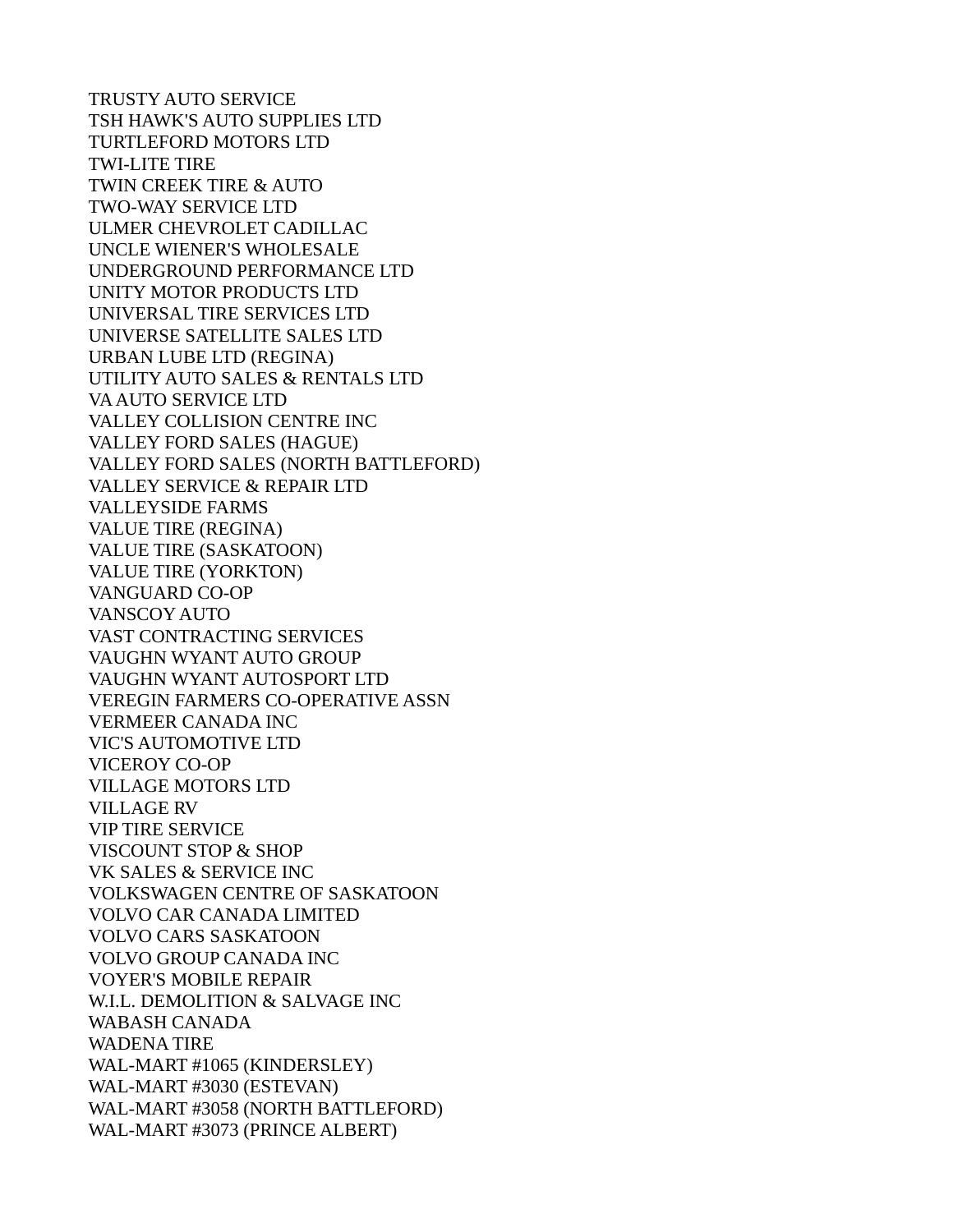WAL-MART #3083 (SKTN - BETTS AVE) WAL-MART #3084 (SKTN - PRESTON AVE) WAL-MART #3099 (SWIFT CURRENT) WAL-MART #3168 (LLOYDMINSTER) WAL-MART #3176 (YORKTON) WAL-MART #3179 (REGINA - PR WALES DR) WAL-MART #5878 (SKTN - CLARENCE AVE) WAL-MART CANADA CORP WALDHEIM AG & AUTO CENTRE WALDHEIM AUTO SERVICE WALLY'S (NEW) WALLYS TIRE SHOP LTD WALTER'S TIRE REPAIR WALTERS SERVICE WARD TIRECRAFT WARDTIRECRAFT LLOYDMINSTER WARNER FIRE & RESCUE WARNER INDUSTRIES WARNER INDUSTRY SASKATOON WARNER TRUCK INDUSTRIES LTD WATROUS MAINLINE MOTOR PRODUCTS WATROUS TIRE & BATTERY WAWOTA SERVICE CENTRE LTD WAYNE'S DRIVELINE LTD WEARING'S AUTOMOTIVE& MUFFLER LTD WEBER'S TIRE INSTALLATIN & REPAIR LIMITED WENZEL MOTORS WEST CENTRAL MECHANICAL WESTERN AGRI MOTIVE WESTERN AUTO BODY LTD WESTERN CANADA IC BUS INC WESTERN CYCLE SOURCE FOR SPORTS WESTERN DODGE CHRYSLER JEEP WESTERN GLOBAL CANADA WESTERN MILLENNIUM COLLISION LTD WESTERN SALES (1986) LTD (BIGGAR) WESTERN SALES (1986) LTD (CENTRAL BUTTE) WESTERN SALES (1986) LTD (DAVIDSON) WESTERN SALES (1986) LTD (ELROSE) WESTERN SALES (1986) LTD (OUTLOOK) WESTERN SALES (1986) LTD (ROSETOWN) WESTERN TRUCK CENTRE WESTERN WATER MANAGEMENT WESTPHALIA VENTURES INC WESTRIDGE MOTOR PRODUCTS LTD WESTVIEW STEERING & BRAKE WGG CONSTRUCTION LTD WHEAT COUNTRY MOTORS WHEATBELT SALES (2003) INC